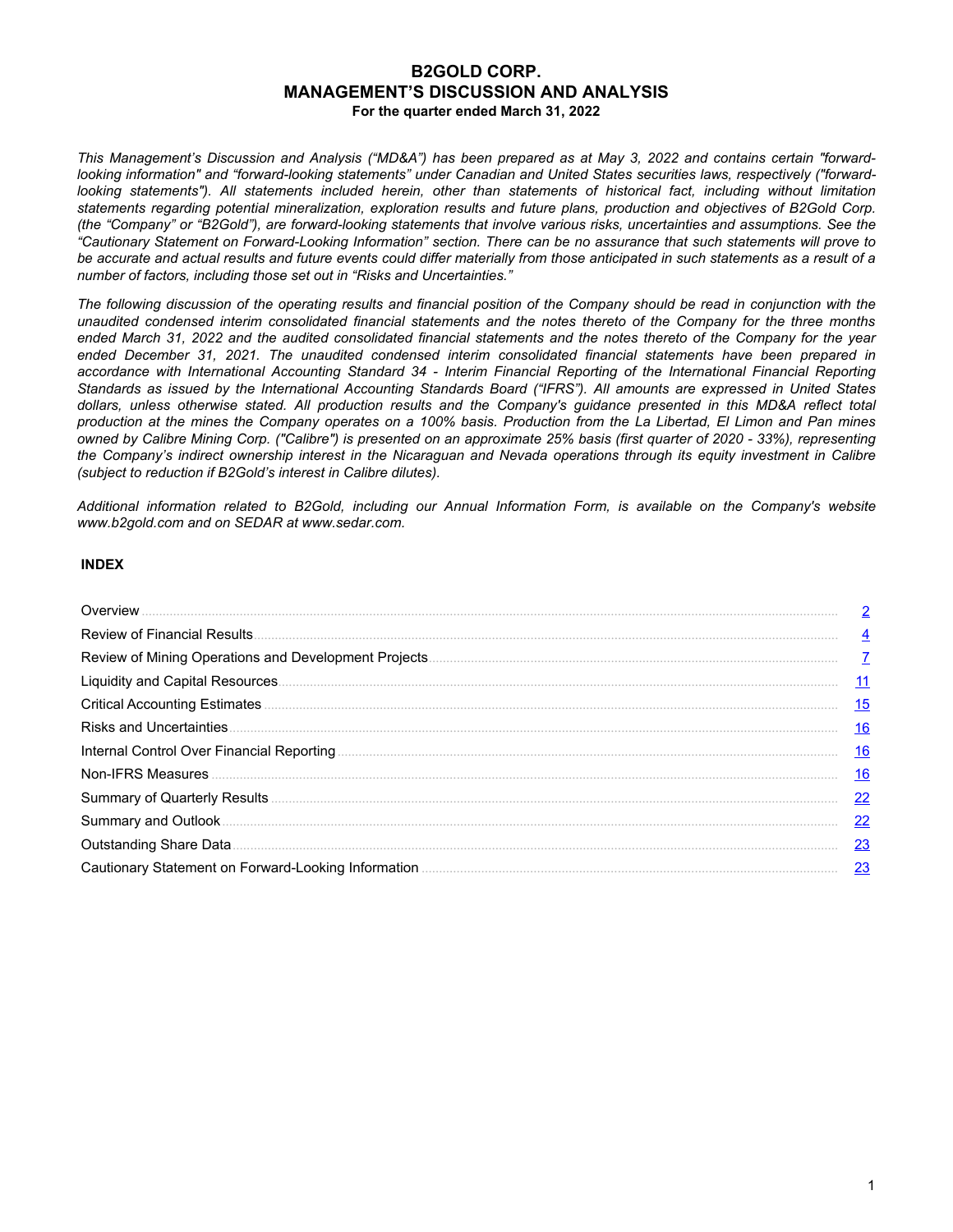# <span id="page-1-0"></span>**OVERVIEW**

B2Gold is a Vancouver-based gold producer with three operating mines: the Fekola Mine in Mali, the Masbate Mine in the Philippines and the Otjikoto Mine in Namibia. The Company also has a 50% interest in the Gramalote Project in Colombia. The Company has an approximately 25% interest in Calibre and an approximately 19% interest in BeMetals Corp. In addition, the Company has a portfolio of other evaluation and exploration projects in a number of countries including Mali, Uzbekistan and Finland.

#### *Summary*

Consolidated gold revenue for the first quarter of 2022 was \$366 million on sales of 195,100 ounces at an average realized gold price of \$1,874 per ounce, compared to \$362 million on sales of 202,330 ounces at an average realized gold price of \$1,791 per ounce in the first quarter of 2021. The slight increase in gold revenue of 1% (\$4 million) was attributable to a 5% increase in the average realized gold price, offset by a 4% impact from the decrease in gold ounces sold (mainly due to the lower gold production).

Total gold production in the first quarter of 2022 was 209,365 ounces (including 12,892 ounces of attributable production from Calibre), above budget by 5% (9,760 ounces), and consolidated gold production from the Company's three operating mines was 196,473 ounces, above budget by 4% (8,431 ounces), with solid performances from the Company's three mines, with each mine exceeding its budgeted production for the first quarter of 2022 (refer to *"Review of Mining Operations and Development Projects"* section below). Due to the timing of higher-grade ore mining, consolidated gold production from the Company's three operating mines is expected to be significantly weighted to the second half of 2022. As expected, compared to the first quarter of 2021, total consolidated gold production was lower by 5% (11,279 ounces), due to the planned significant waste stripping campaign and lower mined ore tonnage at the Fekola Mine in the first quarter of 2022, as Phase 6 of the Fekola Pit continues to be developed in the first half of 2022.

For the first quarter of 2022, consolidated cash operating<sup>1</sup> costs were \$676 per gold ounce produced (\$630 per gold ounce sold), \$103 (13%) per gold ounce produced lower than budget and, as expected, \$95 (16%) per gold ounce produced higher than the first quarter of 2021. Including estimated attributable results for Calibre, cash operating costs for the first quarter of 2022 were \$699 per gold ounce produced (\$656 per gold ounce sold), \$94 (12%) per gold ounce produced lower than budget and, as expected, \$90 (15%) per gold ounce produced higher than the first quarter of 2021. Cash operating costs per ounce produced for the first quarter of 2022 were lower than budget as a result of higher than budgeted production, lower than budgeted stripping and lower than budgeted realized fuel prices at the Fekola Mine, partially offset by an increase in fuel prices at the Masbate and Otjikoto mines. Cash operating costs for the first quarter of 2022 were higher than the first quarter of 2021 due to the planned lower production as discussed above and higher input costs in the first quarter of 2022.

Consolidated all-in sustaining costs<sup>2</sup> for the first quarter of 2022 were \$1,028 per gold ounce sold compared to budget of \$1,367 per gold ounce sold and \$919 per gold ounce sold for the first quarter of 2021. Including estimated attributable results for Calibre, all-in sustaining costs for the first quarter of 2022 were \$1,036 per gold ounce sold compared to budget of \$1,354 per gold ounce sold and \$932 per gold ounce sold for the first quarter of 2021. All-in sustaining costs for the first quarter of 2022 were lower than budget as a result of the lower than budgeted cash operating costs described above, higher than budgeted gold ounces sold and lower sustaining capital expenditures (\$33 million). The lower sustaining capital expenditures are mainly a result of timing of expenditures and are expected to be incurred later in 2022.

For full-year 2022, the Company's total gold production is forecast to be between 990,000 and 1,050,000 ounces (including 40,000 and 50,000 attributable ounces projected from Calibre), with total consolidated cash operating costs forecast to be between \$620 and \$660 per ounce and a total consolidated all-in sustaining costs forecast to be between \$1,010 and \$1,050 per ounce. Notwithstanding the ongoing sanctions on Mali announced by the Economic Community of West African States ("ECOWAS") on January 9, 2022, including closure of a number of the borders with Mali, the Fekola Mine continues to operate at full capacity and the Company expects to meet its 2022 production guidance for the Fekola Mine. Due to the timing of high-grade ore mining, consolidated gold production from the Company's three operating mines is expected to be significantly weighted to the second half of 2022; for the first half of 2022, consolidated gold production is forecast to be between 390,000 and 410,000 ounces, which is expected to increase significantly to between 560,000 and 590,000 ounces during the second half of 2022. Based mainly on the weighting of production and timing of stripping, consolidated guidance ranges for cash operating costs are expected to be between \$760 and \$800 per ounce in the first half of 2022, before significantly improving to between \$490 and \$530 per ounce during the second half of 2022. In addition, consolidated guidance ranges for all-in sustaining costs are expected to be between \$1,250 and \$1,290 per ounce in the first half of 2022 before significantly improving to between \$820 and \$860 per ounce during the second half of 2022.

As previously disclosed, the Company's operations continue to be impacted by global cost inflation. However, despite these ongoing cost pressures, the draw downs of existing inventories, proactive management and the revised sequencing of some capital costs means that consolidated cash operating costs and all-in sustaining costs in the first quarter of 2022 were lower than

<sup>1</sup> *"Cash operating costs" a non-IFRS measure; for a description of how we calculate this measure and a reconciliation from this measure to the most* 

*directly comparable measure specified, defined or determined under IFRS and presented in our financial statements, refer to "Non-IFRS Measures*"

<sup>2</sup> *"All-in sustaining costs" is a non-IFRS measure; for a description of how we calculate this measure and a reconciliation from this measure to the most directly comparable measure specified, defined or determined under IFRS and presented in our financial statements, refer to "Non-IFRS Measures"*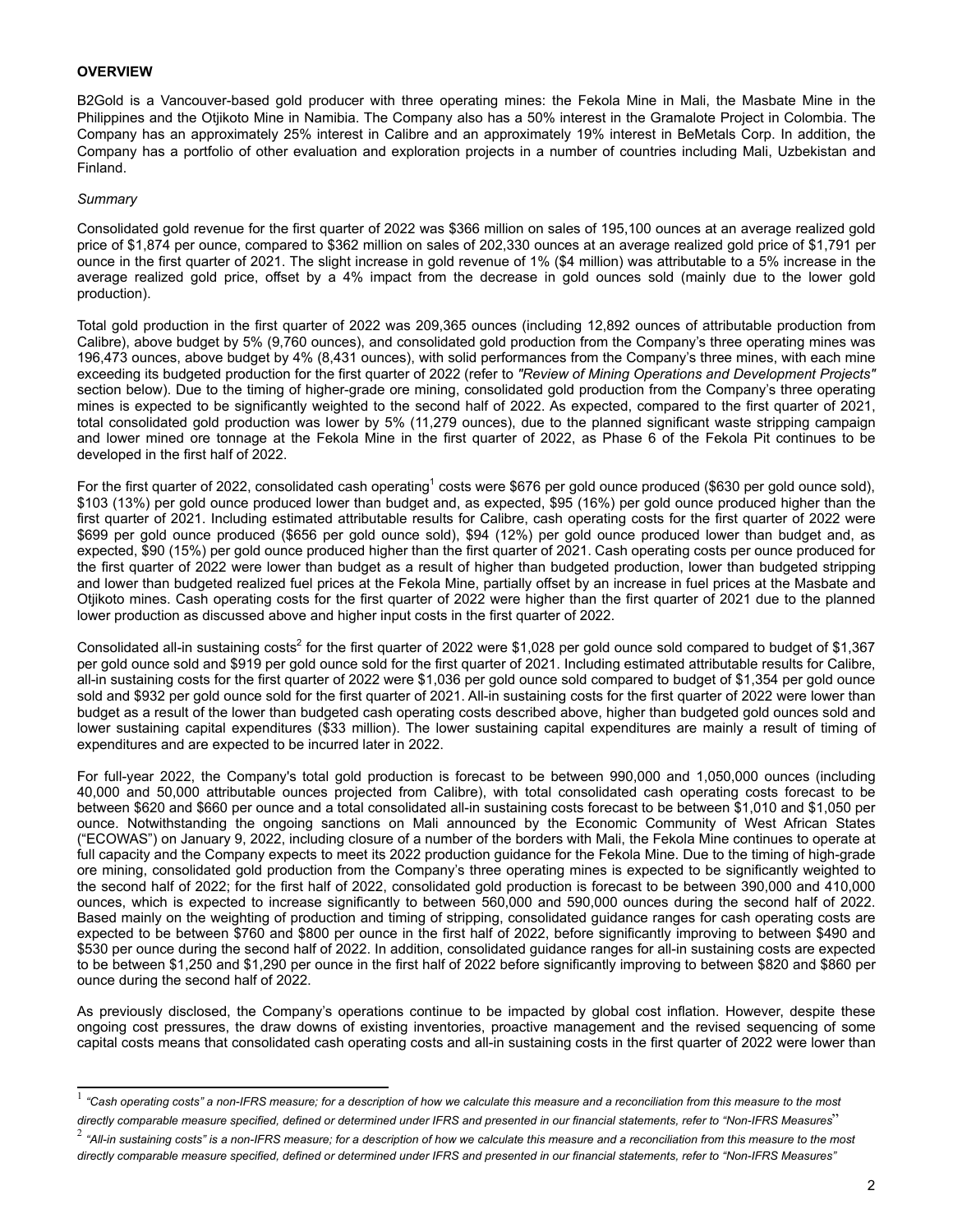budget. The Company will continue to closely monitor the levels of cost inflation over the remainder of 2022. B2Gold's projects and operations continue to target long-term cash flow and value at industry leading costs per ounce of gold produced.

For the first quarter of 2022, the Company generated net income of \$91 million compared to a net income of \$99 million in the first quarter of 2021, including net income attributable to the shareholders of the Company of \$81 million (\$0.08 per share) in the first quarter of 2022 compared to \$92 million (\$0.09 per share) in the first quarter of 2021. Adjusted net income attributable to the shareholders of the Company<sup>3</sup> for the first quarter of 2022 was \$65 million (\$0.06 per share) compared to adjusted net income of \$97 million (\$0.09 per share) in the first quarter of 2021.

Cash flow provided by operating activities was \$107 million in the first quarter of 2022 compared to \$146 million in the first quarter of 2021, a decrease of \$39 million due mainly to higher production costs of \$11 million and higher non-cash working capital outflows in the first quarter of 2022, most significantly for current income taxes and the timing of value-added tax receivables (cash taxes paid in the first quarter of 2022 were \$38 million higher than the first quarter of 2021). Cash income tax payments in the first quarter of 2022 totalled \$59 million (first quarter of 2021 - \$21 million), including approximately \$15 million related to 2021 outstanding tax liability obligations. Based on current assumptions, including an average gold price of \$1,800 per ounce for the balance of 2022, the Company is forecasting to make total cash income tax payments in 2022 of approximately \$290 million.

B2Gold continues to maintain a strong financial position and liquidity. At March 31, 2022, the Company had cash and cash equivalents of \$649 million (December 31, 2021 - \$673 million) and working capital (defined as current assets less assets classified as held for sale and current liabilities) of \$843 million (December 31, 2021 - \$802 million). At March 31, 2022, the full amount of the Company's \$600 million revolving credit facility ("RCF") was undrawn and available.

On February 2, 2022, the Company announced that B2Gold's Malian subsidiary had received a new exploration permit covering the same perimeter as the Menankoto permit (the "Menankoto Permit"), which together with the Bantako North permit comprises the Anaconda area, located 20 kilometres from the Fekola Mine. The Menankoto Permit was issued by the Government of Mali in compliance with the procedures and requirements set out under the Malian 2019 Mining Code (previous permit had been issued under the Malian 2012 Mining Code), which provides for an initial term of three years and renewable for 2 additional three year periods. B2Gold's Malian subsidiary has now withdrawn the international arbitration proceedings against the Republic of Mali.

On February 2, 2022 the Company announced an updated Mineral Resource estimate for the Cardinal Zone, adjacent to the main Fekola Mine open pit in Mali. The updated resource included a significantly increased Mineral Resource estimate for Cardinal Zone as at December 31, 2021 with an initial Indicated Mineral Resource estimate of 8,000,000 tonnes at 1.67 g/t gold for 430,000 ounces of gold, and an updated Inferred Mineral Resource estimate of 19,000,000 tonnes at 1.21 g/t gold for 740,000 ounces of gold, constrained within a conceptual pit run at US\$1,800 per ounce gold. Approximately 50,000 ounces has been budgeted to be produced from the Cardinal Zone in 2022 and included in Fekola's 2022 production guidance. Based on engineering studies completed to date, the Cardinal Zone has the potential to add an average of approximately 60,000 ounces per year over the next 6 to 8 years to Fekola's annual gold production.

On February 22, 2022, B2Gold's Board of Directors declared a cash dividend for the first quarter of 2022 of \$0.04 per common share (or an expected \$0.16 per share on an annualized basis), paid on March 17, 2022 to shareholders of record as of March 9, 2022. The declaration and payment of future quarterly dividends remains at the discretion of the Board and will depend on the Company's financial results, cash requirements, future prospects and other factors deemed relevant by the Board.

In 2022, the Company has budgeted \$33 million for development of infrastructure for Phase I saprolite mining at the Anaconda area, including road construction. Based on the updated Mineral Resource estimate and B2Gold's preliminary planning, the Company has demonstrated that a pit situated on the Anaconda area could provide selective higher grade saprolite material (average grade of 2.2 g/t) to be trucked to and fed into the Fekola mill commencing as early as late 2022 at a rate of 1.5 million tonnes per annum. Subject to obtaining all necessary permits and completion of a final development plan, the trucking of selective higher grade saprolite material to the Fekola mill would increase the ore processed and annual gold production from the Fekola mill, with the potential to add an average of approximately 80,000 to 100,000 ounces per year to the Fekola mill's annual gold production. The plan to truck the selective higher grade saprolite material is not included in the Company's 2022 production guidance and the Anaconda area Mineral Resources have not been included in the current Fekola life of mine plan. Based on the updated Mineral Resource estimate and the 2022 exploration drilling results, the Company has commenced a Phase II scoping study to review the project economics of constructing a stand-alone mill near the Anaconda area. Subject to receipt of a positive Phase II scoping study, the Company expects that the saprolite material would continue to be trucked to and fed into the Fekola mill during the construction period for the Anaconda area stand-alone mill.

Subsequent to March 31, 2022, on April 21, 2022 the Company completed the acquisition of the Bakolobi permit in Mali from a local Malian company. The Bakolobi permit is located between the Menankoto Permit, to the North, and the Fekola Mine's Medinandi permit, wrapping around the latter to its south-west end, covering an area of 100 km<sup>2</sup>. The acquisition of the Bakolobi permit results in the ownership by the Company of four contiguous exploration and/or exploitation permits covering 237 km<sup>2</sup>, extending from the northwestern end of the Bantako North permit and the North-East of the Menankoto Permit, southwest of the Medinandi permit (Fekola Mine and Cardinal Zone) to the southeast end of the Bakolobi permit.

<sup>3</sup> *"Adjusted net income attributable to shareholders of the Company " is a non-IFRS measure; for a description of how we calculate this measure and a*  reconciliation from this measure to the most directly comparable measure specified, defined or determined under IFRS and presented in our financial *statements, refer to "Non-IFRS Measures"*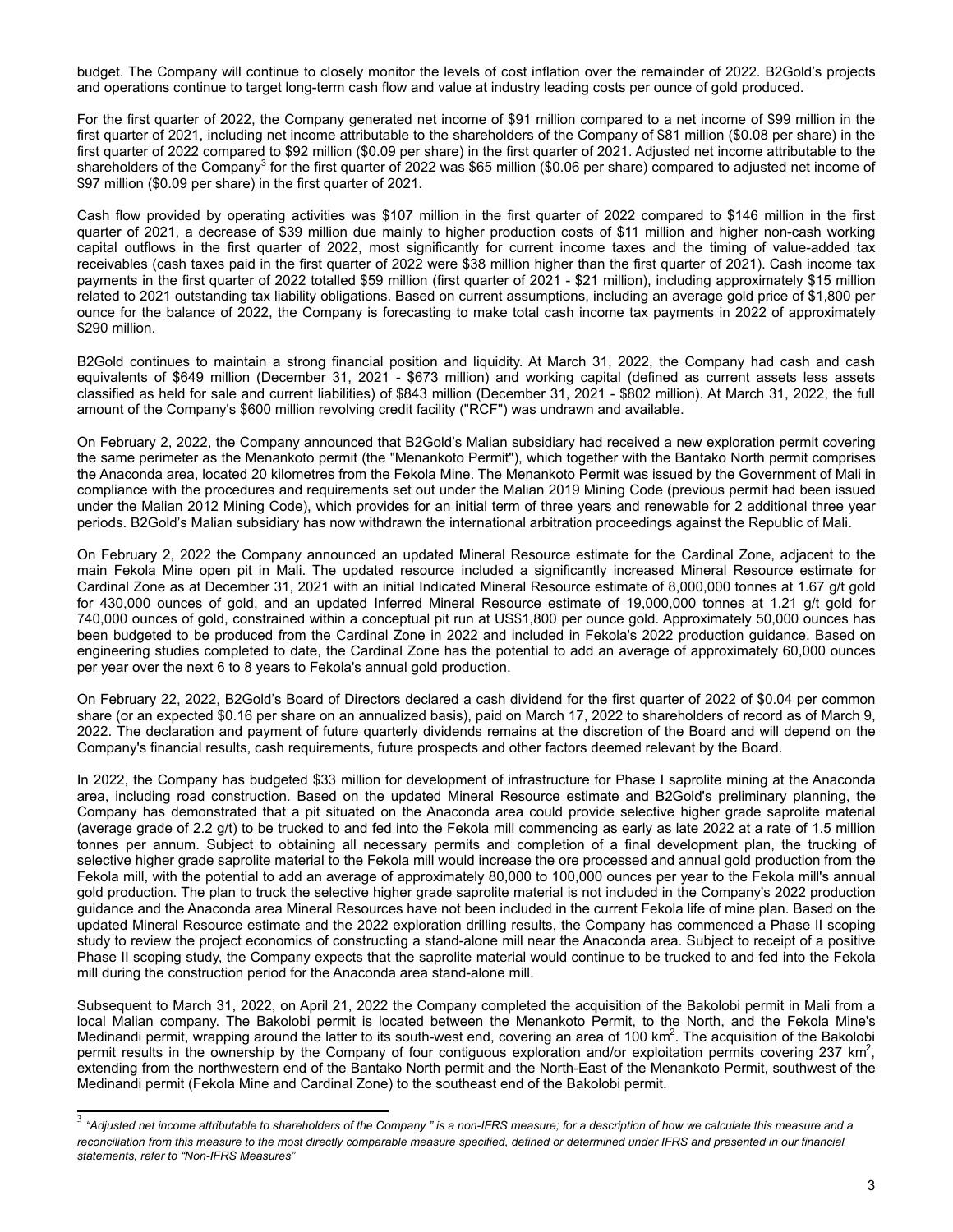# <span id="page-3-0"></span>**REVIEW OF FINANCIAL RESULTS**

#### *Selected Quarterly Financial and Operating Results*

|                                                                        | Three months ended |         |
|------------------------------------------------------------------------|--------------------|---------|
|                                                                        | March 31,          |         |
|                                                                        | 2022               | 2021    |
|                                                                        |                    |         |
| Gold revenue (\$ in thousands)                                         | 365,583            | 362,302 |
| Net income (\$ in thousands)                                           | 90,803             | 98,832  |
| Earnings per share – basic <sup>(1)</sup> (\$/ share)                  | 0.08               | 0.09    |
| Earnings per share – diluted <sup>(1)</sup> (\$/ share)                | 0.08               | 0.09    |
| Cash provided by operating activities (\$ thousands)                   | 107,310            | 145,854 |
| Average realized gold price (\$/ ounce)                                | 1,874              | 1,791   |
| Adjusted net income <sup><math>(1)(2)</math></sup> (\$ in thousands)   | 65,096             | 96,990  |
| Adjusted earnings per share $(1)(2)$ – basic (\$)                      | 0.06               | 0.09    |
| <b>Excluding equity investment in Calibre:</b>                         |                    |         |
| Gold sold (ounces)                                                     | 195,100            | 202,330 |
| Gold produced (ounces)                                                 | 196,473            | 205,643 |
| Cash operating costs <sup>(2)</sup> ( $\frac{1}{2}$ / gold ounce sold) | 630                | 552     |
| Cash operating $costs^{(2)}$ (\$/ gold ounce produced)                 | 676                | 581     |
| Total cash costs <sup>(2)</sup> (\$/ gold ounce sold)                  | 762                | 683     |
| All-in sustaining $costs^{(2)}$ (\$/ gold ounce sold)                  | 1,028              | 919     |
| Including equity investment in Calibre:                                |                    |         |
| Gold sold (ounces)                                                     | 208,089            | 217,473 |
| Gold produced (ounces)                                                 | 209,365            | 220,644 |
| Cash operating costs <sup>(2)</sup> (\$/ gold ounce sold)              | 656                | 582     |
| Cash operating costs <sup>(2)</sup> (\$/ gold ounce produced)          | 699                | 609     |
| Total cash costs <sup>(2)</sup> (\$/ gold ounce sold)                  | 784                | 709     |
| All-in sustaining $costs^{(2)}$ (\$/ gold ounce sold)                  | 1,036              | 932     |
|                                                                        |                    |         |

*(1) Attributable to the shareholders of the Company.*

*(2) Non-IFRS measure. For a description of how these measures are calculated and a reconciliation of these measures to the most directly comparable measures specified, defined or determined under IFRS and presented in the Company's financial statements, refer to "Non-IFRS Measures".*

### *First quarter 2022 and 2021*

#### *Revenue*

Consolidated gold revenue for the first quarter of 2022 was \$366 million on sales of 195,100 ounces at an average realized gold price of \$1,874 per ounce, compared to \$362 million on sales of 202,330 ounces at an average realized gold price of \$1,791 per ounce in the first quarter of 2021. The slight increase in gold revenue of 1% (\$4 million) was attributable to a 5% increase in the average realized gold price, offset by a 4% impact from the decrease in gold ounces sold (mainly due to the lower gold production).

In the first quarter of 2022, the Fekola Mine accounted for \$198 million (first quarter of 2021 - \$216 million) of gold revenue from the sale of 105,400 ounces (first quarter of 2021 - 120,200 ounces), the Masbate Mine accounted for \$83 million (first quarter of 2021 - \$98 million) of gold revenue from the sale of 44,300 ounces (first quarter of 2021 - 55,370 ounces) and the Otjikoto Mine accounted for \$85 million (first quarter of 2021 - \$48 million) of gold revenue from the sale of 45,400 ounces (first quarter of 2021 - 26,760 ounces).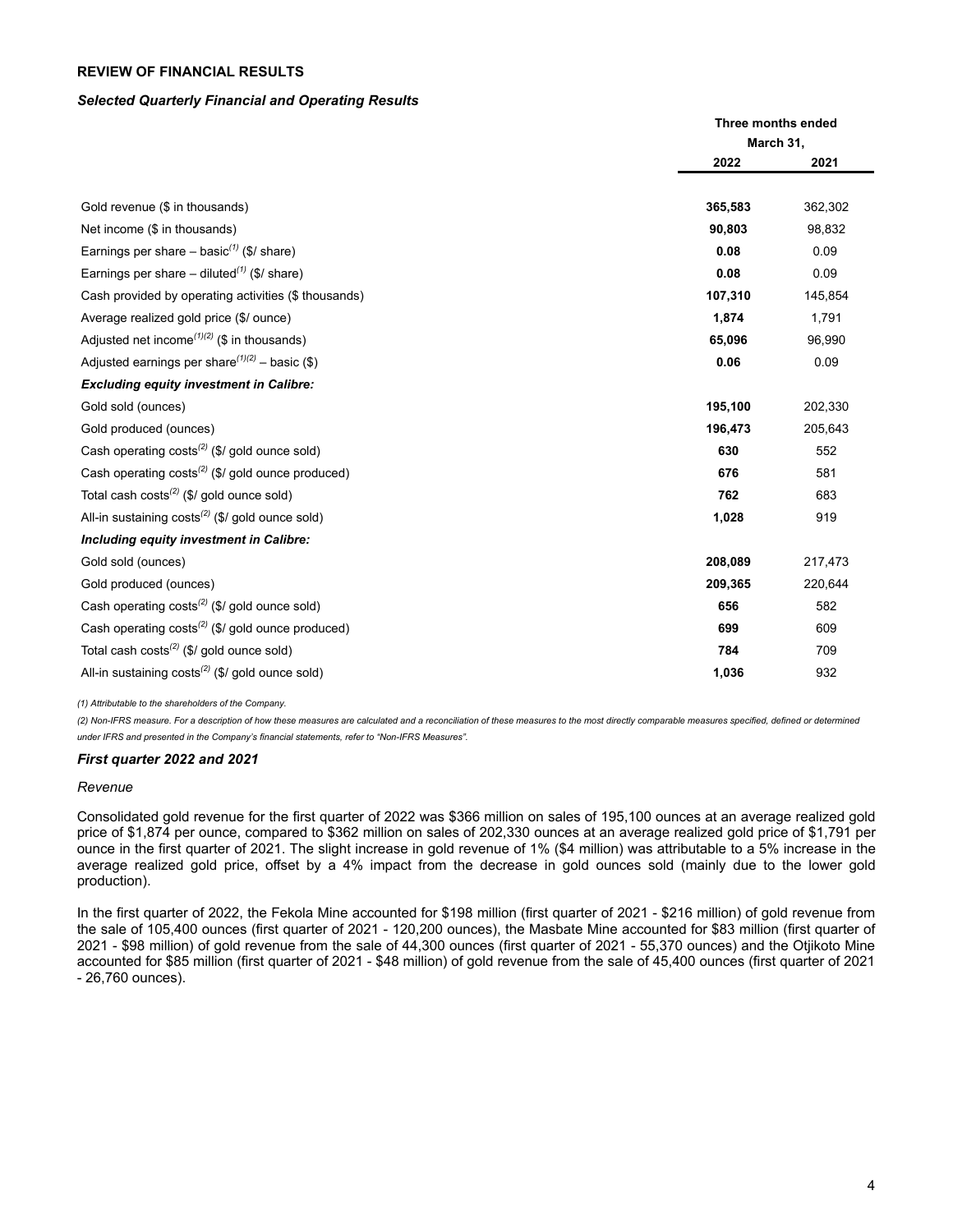#### *Production and operating costs*

Total gold production in the first quarter of 2022 was 209,365 ounces (including 12,892 ounces of attributable production from Calibre), above budget by 5% (9,760 ounces), and consolidated gold production from the Company's three operating mines was 196,473 ounces, above budget by 4% (8,431 ounces), with solid performances from the Company's three mines, with each mine exceeding its budgeted production for the first quarter of 2022 (refer to *"Review of Mining Operations and Development Projects"* section below). Due to the timing of higher-grade ore mining, consolidated gold production from the Company's three operating mines is expected to be significantly weighted to the second half of 2022. As expected, compared to the first quarter of 2021, total consolidated gold production was lower by 5% (11,279 ounces), due to the planned significant waste stripping campaign and lower mined ore tonnage at the Fekola Mine in the first quarter of 2022, as Phase 6 of the Fekola Pit continues to be developed in the first half of 2022.

For the first quarter of 2022, consolidated cash operating costs (refer to *"Non-IFRS Measures"*) were \$676 per gold ounce produced (\$630 per gold ounce sold), \$103 (13%) per gold ounce produced lower than budget and, as expected, \$95 (16%) per gold ounce produced higher than the first quarter of 2021. Including estimated attributable results for Calibre, cash operating costs for the first quarter of 2022 were \$699 per gold ounce produced (\$656 per gold ounce sold), \$94 (12%) per gold ounce produced lower than budget and, as expected, \$90 (15%) per gold ounce produced higher than the first quarter of 2021. Cash operating costs per ounce produced for the first quarter of 2022 were lower than budget as a result of higher than budgeted production, lower than budgeted stripping and lower than budgeted realized fuel prices at the Fekola Mine, partially offset by an increase in fuel prices at the Masbate and Otjikoto mines. Cash operating costs for the first quarter of 2022 were higher than the first quarter of 2021 due to the planned lower production as discussed above and higher input costs in the first quarter of 2022.

As previously disclosed, the Company's operations continue to be impacted by global cost inflation. However, despite these ongoing cost pressures, the draw downs of existing inventories, proactive management and the revised sequencing of some capital costs means that consolidated cash operating costs and all-in sustaining costs in the first quarter of 2022 were lower than budget. The Company will continue to closely monitor the levels of cost inflation over the remainder of 2022. B2Gold's projects and operations continue to target long-term cash flow and value at industry leading costs per ounce of gold produced.

Consolidated all-in sustaining costs (refer to *"Non-IFRS Measures"*) for the first quarter of 2022 were \$1,028 per gold ounce sold compared to budget of \$1,367 per gold ounce sold and \$919 per gold ounce sold for the first quarter of 2021. Including estimated attributable results for Calibre, all-in sustaining costs for the first quarter of 2022 were \$1,036 per gold ounce sold compared to budget of \$1,354 per gold ounce sold and \$932 per gold ounce sold for the first quarter of 2021. All-in sustaining costs for the first quarter of 2022 were lower than budget as a result of the lower than budgeted cash operating costs described above, higher than budgeted gold ounces sold and lower sustaining capital expenditures (\$33 million). The lower sustaining capital expenditures are mainly a result of timing of expenditures and are expected to be incurred later in 2022.

### *Depreciation and depletion*

Depreciation and depletion expense included in total cost of sales was \$77 million for the first quarter of 2022 compared to \$67 million in the first quarter of 2021. The 16% increase in depreciation expense was due to a 20% increase in the depreciation charge per gold ounce sold partially offset by a 4% decrease in the gold ounces sold. The increase in the depreciation charge per gold ounce sold was a result of the reduction of the depreciable recoverable ounces for the Fekola and Masbate mines, an increase in costs to be depreciated for the Fekola Mine and higher depreciation of prestripping assets at the Otjikoto and Fekola mines.

### *Royalties and production taxes*

Royalties and production taxes included in total cost of sales were \$26 million for the first quarter of 2022 compared to \$27 million in the first quarter of 2021.

#### *Other*

General and administrative ("G&A") costs relate mainly to the Company's head office in Vancouver, the Bamako office in Mali, the Makati office in the Philippines and the Windhoek office in Namibia. G&A for the first quarter of 2022 was \$11 million, which was \$1 million higher than the first quarter of 2021. The higher G&A in the first quarter of 2022 resulted from higher bank charges and travel expenses as the restrictions on travel due to the COVID-19 pandemic continue to be lifted.

Share-based payment expense for the first quarter of 2022 was \$8 million, which was \$7 million higher than the first quarter of 2021. The higher share-based payment expense resulted from the timing of share-based payment grants and related vesting subsequent to the first quarter of 2021.

Community relations expense for the first quarter of 2022 was \$1 million, which was in-line with the first quarter of 2021.

For the first quarter of 2022, the Company's estimate of its share of Calibre's net income based on publicly available information was \$3 million (first quarter of 2021 - \$5 million). Calibre will report its first quarter of 2022 financial results on May 3, 2022. The Company will update any differences in the second quarter of 2022.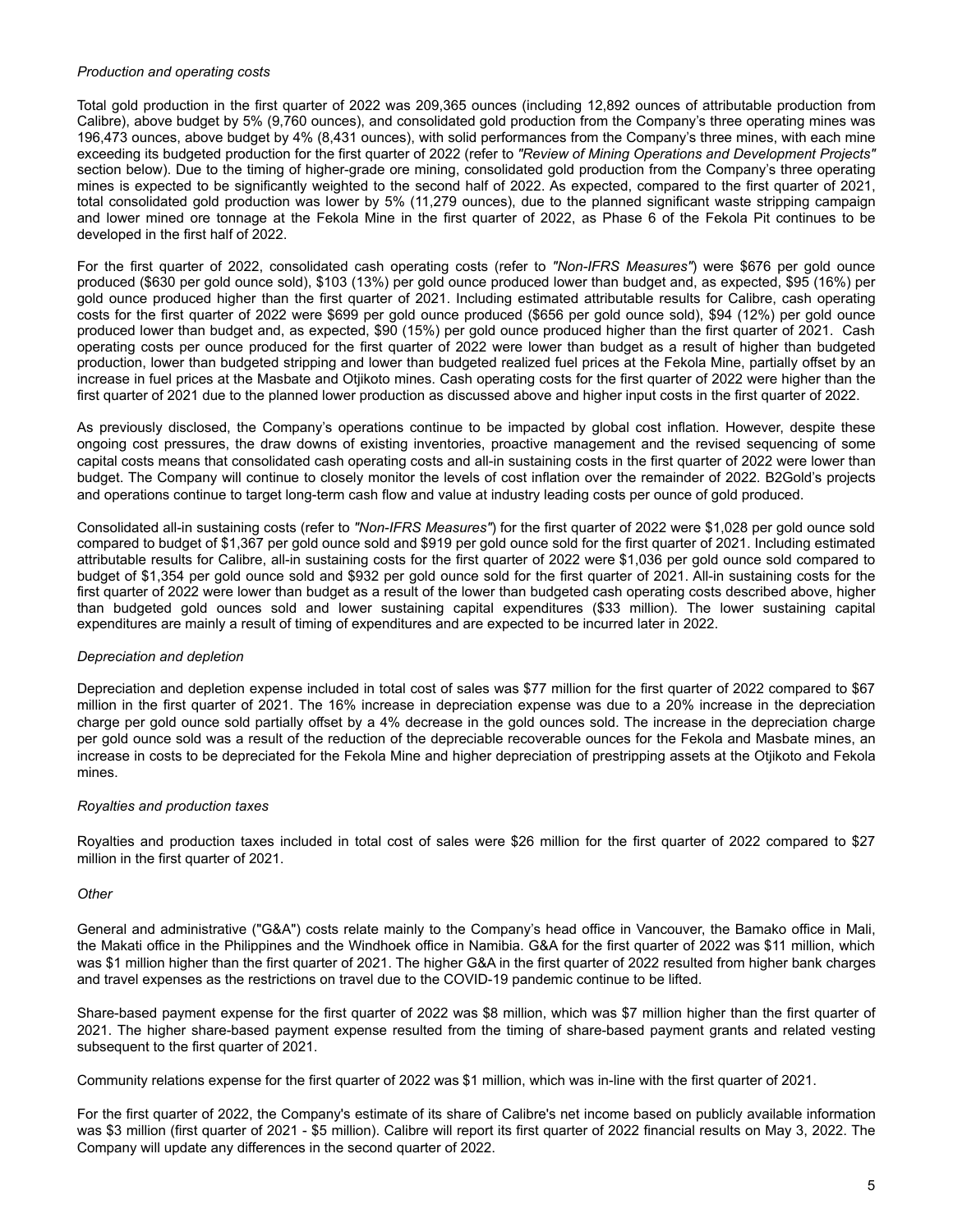The Company reported \$3 million in interest and financing expense during the first quarter of 2022 in-line with the first quarter of 2021.

For the first quarter of 2022, the Company recorded derivative gains of \$19 million compared to derivative gains of \$8 million in the first quarter of 2021. The gains were driven by fuel forward contracts and consisted of net unrealized gains of \$13 million (first quarter of 2021 - net unrealized gains of \$7 million) and realized gains of \$6 million (first quarter of 2021 - realized gains of \$1 million).

Other non-operating expenses for the first quarter of 2022 were \$8 million, mainly consisting of a dilution gain on investment of Calibre of \$5 million following dilution of the Company's investment in Calibre from 33% to 25% as a result of Calibre's acquisition of Fiore Gold Ltd. ("Fiore"), which closed in January 2022. In addition, the Company recorded \$1 million of non-cash interest income on the Deferred Consideration Receivable in connection with the Kiaka Project disposal in the first quarter of 2022.

For the first quarter of 2022, the Company recorded a net current income and other tax expense of \$48 million compared to \$41 million in the first quarter of 2021, consisting of current income tax of \$41 million (first quarter of 2021 - \$32 million), the 10% priority dividend to the State of Mali of \$6 million (first quarter of 2021 - \$8 million) and withholding tax (on intercompany dividends/management fees) of \$1 million (first quarter of 2021 - \$1 million). The priority dividend is accounted for as an income tax in accordance with IAS 12, *Income Taxes.* Compared to the first quarter of 2021, current tax expense for the first quarter of 2022 was higher mainly as a result of higher taxable income at the Otjikoto Mine than in the first quarter of 2021. For the first quarter of 2022, the Company recorded a deferred income tax expense of \$4 million compared to a deferred income tax expense of \$15 million in the first quarter of 2021. The decrease in deferred income tax expense for the first quarter of 2022 compared to the first quarter of 2021 is mainly attributable to decreased deferred taxes related to future withholding taxes in 2022 and lower foreign exchange effects.

For the first quarter of 2022, the Company generated net income of \$91 million compared to a net income of \$99 million in the first quarter of 2021 including net income attributable to the shareholders of the Company of \$81 million (\$0.08 per share) in the first quarter of 2022 compared to \$92 million (\$0.09 per share) in the first quarter of 2021. Adjusted net income attributable to the shareholders of the Company (refer to "*Non-IFRS Measures"*) for the first quarter of 2022 was \$65 million (\$0.06 per share) compared to adjusted net income of \$97 million (\$0.09 per share) in the first quarter of 2021. Adjusted net income in the first quarter of 2022 excluded unrealized gains on derivative instruments of \$13 million, dilution gain on Calibre investment of \$5 million, non-cash interest income on deferred consideration receivable of \$1 million and deferred income tax expense of \$4 million.

Cash flow provided by operating activities was \$107 million in the first quarter of 2022 compared to \$146 million in the first quarter of 2021, a decrease of \$39 million due mainly to higher production costs of \$11 million and higher non-cash working capital outflows in the first quarter of 2022, most significantly for current income taxes and the timing of value-added tax receivables (cash taxes paid in the first quarter of 2022 were \$38 million higher than the first quarter of 2021). Cash income tax payments in the first quarter of 2022 totalled \$59 million (first quarter of 2021 - \$21 million), including approximately \$15 million related to 2021 outstanding tax liability obligations. Based on current assumptions, including an average gold price of \$1,800 per ounce for the balance of 2022, the Company is forecasting to make total cash income tax payments in 2022 of approximately \$290 million.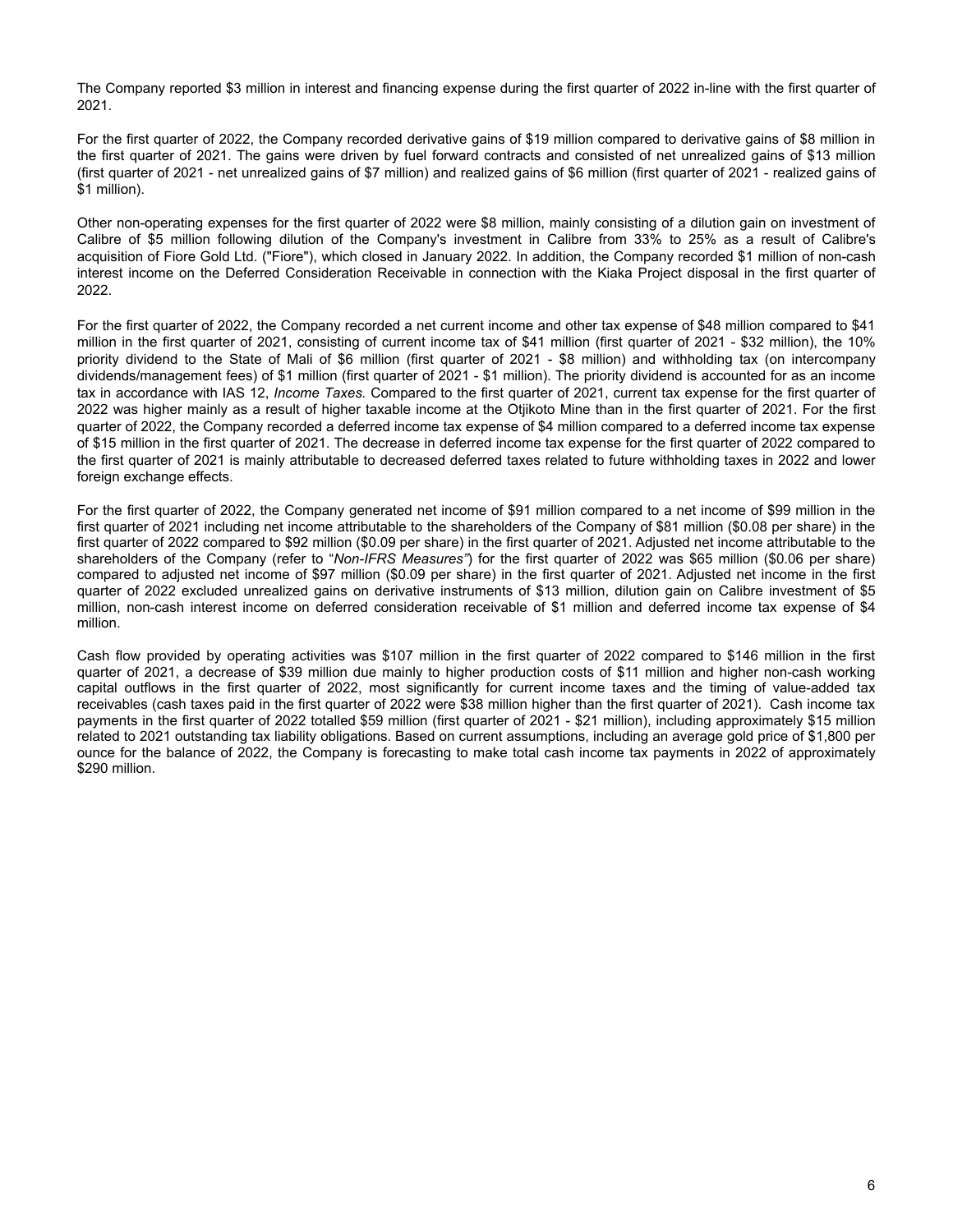#### <span id="page-6-0"></span>**REVIEW OF MINING OPERATIONS AND DEVELOPMENT PROJECTS**

#### *Fekola Mine - Mali*

|                                                               | Three months ended<br>March 31, |           |  |
|---------------------------------------------------------------|---------------------------------|-----------|--|
|                                                               |                                 |           |  |
|                                                               | 2022                            | 2021      |  |
|                                                               |                                 |           |  |
| Gold revenue (\$ in thousands)                                | 197,862                         | 215,740   |  |
| Gold sold (ounces)                                            | 105,400                         | 120,200   |  |
| Average realized gold price (\$/ ounce)                       | 1,877                           | 1,795     |  |
| Tonnes of ore milled                                          | 2,199,223                       | 2,074,680 |  |
| Grade (grams/ tonne)                                          | 1.54                            | 1.99      |  |
| Recovery (%)                                                  | 93.3                            | 94.4      |  |
| Gold production (ounces)                                      | 101,648                         | 125,088   |  |
| Cash operating $costs^{(1)}$ (\$/ gold ounce sold)            | 583                             | 479       |  |
| Cash operating costs <sup>(1)</sup> (\$/ gold ounce produced) | 624                             | 503       |  |
| Total cash costs $(1)$ (\$/ gold ounce sold)                  | 739                             | 638       |  |
| All-in sustaining $costs^{(1)}$ (\$/ gold ounce sold)         | 987                             | 770       |  |
| Capital expenditures (\$ in thousands)                        | 28,228                          | 17,396    |  |
| Exploration (\$ in thousands)                                 | 6,394                           | 3,087     |  |

*(1) Non-IFRS measure. For a description of how these measures are calculated and a reconciliation of these measures to the most directly comparable measures specified, defined or determined under IFRS and presented in the Company's financial statements, refer to "Non-IFRS Measures".*

The Fekola Mine in Mali (owned 80% by the Company and 20% by the State of Mali) had a successful start to the year with first quarter of 2022 gold production of 101,648 ounces, slightly above budget by 1% (917 ounces), as higher than budgeted processed grade (6%) offset lower than budgeted processed tonnes (5%) based on a reduction in saprolite processed. As a precautionary measure to hedge against potential supply-chain problems arising from ECOWAS sanctions, the Fekola Mine proactively prioritized the processing of higher grade fresh ore to reduce reagent consumption and ensure that sufficient reagents remained available to process higher-grade ore to meet budgeted gold production (which resulted in lower than budgeted throughput for the first quarter of 2022). Although the sanctions continue, the situation has normalized as regular imports of reagents were received by Fekola in February and March 2022. As a result, saprolite ore was reintroduced back into the Fekola mill feed blend at the end of February 2022, and the processing of saprolite ore resumed as planned and is ongoing. Fekola's gold production is expected to be significantly weighted to the second half of 2022 when mining reaches the highergrade portion of Phase 6 of the Fekola Pit and Cardinal operations are at full capacity. As expected, compared to the first quarter of 2021, Fekola's gold production was lower by 19% (23,440 ounces), due to planned significant waste stripping and lower mined ore tonnage, as Phase 6 of the Fekola Pit continues to be developed in the first half of 2022. For the first quarter of 2022, mill feed grade was 1.54 g/t compared to budget of 1.45 g/t and 1.99 g/t in the first quarter of 2021; mill throughput was 2.20 million tonnes compared to budget of 2.31 million tonnes and 2.07 million tonnes in the first quarter of 2021; and gold recovery averaged 93.3% compared to budget of 93.5% and 94.4% in the first quarter of 2021. For the first quarter of 2022, as described above, processed grade was above budget while processed tonnes were below budget mainly due to the brief temporary suspension of processing saprolite ore, offset by the processing of higher-grade ore, in January and February 2022. Processed grade was lower compared to the first quarter of 2021 due to the planned significant waste stripping campaign in the first quarter of 2022.

The Fekola Mine's cash operating costs (refer to *"Non-IFRS Measures"*) for the first quarter of 2022 were \$624 per ounce produced (\$583 per gold ounce sold) compared to a budget of \$781 per ounce produced and \$503 per ounce produced for the first quarter of 2021. Cash operating costs per ounce produced for the first quarter of 2022 were \$157 per ounce produced or 20% lower than budget as a result of the slightly higher than budgeted production discussed above and lower than budgeted mining, processing and site general costs. These costs were lower largely due to lower than budgeted fuel prices realized in the first quarter of 2022 (fuel prices are set in advance by the State and therefore subject to timing delays between market fuel price increases and those experienced at the Fekola Mine) and below budgeted volumes of fuel and other consumables utilized due to lower overall tonnes mined and processed compared to budget. Mined tonnes were lower than budget due to a temporary change in mine sequencing to accommodate the temporary change in saprolite processing as discussed above. Over 20% of the power generated in first quarter of 2022 was solar, resulting in over 3.5 million litres of fuel savings and a reduction of over 11,000 tonnes of carbon emissions in the first quarter of 2022. Cash operating costs per ounce sold for the first quarter of 2022 were 25% lower than budget, as a result of lower than budgeted operating costs and lower cost inventory produced in the fourth quarter of 2021 being sold in the first quarter of 2022. Compared to the first quarter of 2021, cash operating costs per ounce produced for the first quarter of 2022 were higher, as expected, due to the planned lower production as discussed above, higher fuel and consumable costs and increased mining costs from operating deeper in the Fekola Pit.

All-in sustaining costs (refer to *"Non-IFRS Measures"*) for the first quarter of 2022 for the Fekola Mine were \$987 per gold ounce sold compared to a budget of \$1,329 per gold ounce sold and \$770 per gold ounce sold in the first quarter of 2021. All-in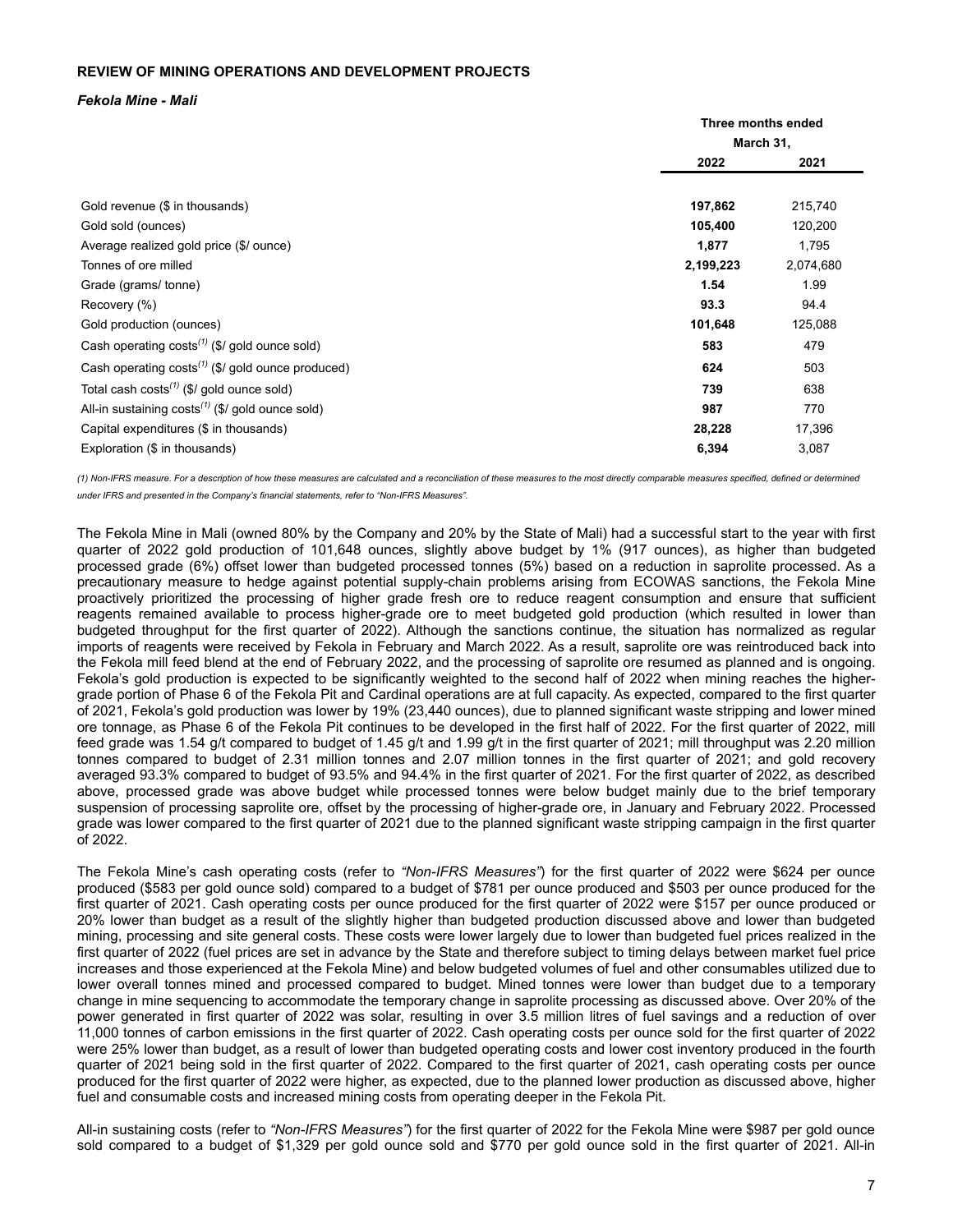sustaining costs for the first quarter of 2022 were \$342 per gold ounce sold or 26% lower than budget as a result of the lower than budgeted cash operating costs described above, higher than budgeted gold ounces sold and lower sustaining capital expenditures (\$14 million, mainly due to the timing of prestripping). The lower sustaining capital expenditures are mainly a result of timing of prestripping expenditures as noted above and are expected to be incurred later in 2022.

Capital expenditures in the first quarter of 2022 totalled \$28 million primarily consisting of \$14 million for prestripping, \$6 million for mobile equipment for the Cardinal Zone, \$4 million for mobile equipment purchases and rebuilds for Fekola and \$4 million for the tailings storage facility dam raise.

The low-cost Fekola Mine in Mali is expected to produce between 570,000 and 600,000 ounces of gold in 2022 at cash operating costs of between \$510 and \$550 per ounce and all-in sustaining costs of between \$840 and \$880 per ounce. For the first half of 2022, Fekola's gold production is expected to be between 220,000 and 230,000 ounces, which is expected to increase significantly to between 350,000 and 370,000 ounces during the second half of 2022. Based mainly on the weighting of production and timing of prestripping, Fekola's cash operating costs are expected to be between \$720 and \$760 per ounce in the first half of 2022, before significantly improving to between \$380 and \$420 per ounce during the second half of 2022. In addition, Fekola's all-in sustaining costs are expected to be between \$1,140 and \$1,180 per ounce in the first half of 2022, before significantly improving to between \$660 and \$700 per ounce during the second half of 2022.

#### *Masbate Mine – Philippines*

|                                                        | Three months ended |           |
|--------------------------------------------------------|--------------------|-----------|
|                                                        | March 31,          |           |
|                                                        | 2022               | 2021      |
|                                                        |                    |           |
| Gold revenue (\$ in thousands)                         | 83,093             | 98,455    |
| Gold sold (ounces)                                     | 44,300             | 55,370    |
| Average realized gold price (\$/ ounce)                | 1,876              | 1,778     |
| Tonnes of ore milled                                   | 2,010,188          | 1,948,369 |
| Grade (grams/ tonne)                                   | 1.19               | 1.10      |
| Recovery (%)                                           | 78.0               | 83.6      |
| Gold production (ounces)                               | 59,764             | 57,513    |
| Cash operating $costs^{(1)}$ (\$/ gold ounce sold)     | 785                | 578       |
| Cash operating $costs^{(1)}$ (\$/ gold ounce produced) | 710                | 608       |
| Total cash costs $(1)$ (\$/ gold ounce sold)           | 917                | 678       |
| All-in sustaining $costs^{(1)}$ (\$/ gold ounce sold)  | 1,022              | 818       |
| Capital expenditures (\$ in thousands)                 | 5,693              | 6,564     |
| Exploration (\$ in thousands)                          | 1,037              | 1,086     |

*(1) Non-IFRS measure. For a description of how these measures are calculated and a reconciliation of these measures to the most directly comparable measures specified, defined or determined* 

*under IFRS and presented in the Company's financial statements, refer to "Non-IFRS Measures".*

The Masbate Mine in the Philippines had a strong start to the year with first quarter of 2022 gold production of 59,764 ounces, above budget by 11% (5,711 ounces) and 4% (2,251 ounces) higher compared to the first quarter of 2021, mainly due to higher processed grade. For the first quarter of 2022, mill feed grade was 1.19 g/t compared to budget of 1.09 g/t and 1.10 g/t in the first quarter of 2021; mill throughput was 2.01 million tonnes compared to budget of 1.93 million tonnes and 1.95 million tonnes in the first quarter of 2021; and gold recovery averaged 78.0% compared to budget of 79.7% and 83.6% in the first quarter of 2021. Processed grade was above budget in the first quarter of 2022 due to mining additional (unbudgeted) higher-grade areas identified within the planned mining areas. In addition, mine haulage optimizations related to expansion of the tailings facility resulted in shorter than planned hauls of waste and increased mining rates and also contributed to the above budgeted mined high-grade ore tonnage in the first quarter of 2022. Compared to the first quarter of 2021, gold recoveries were lower as a result of processing a higher proportion of fresh rock ore in the first quarter of 2022.

Cash operating costs (refer to *"Non-IFRS Measures"*) for the first quarter of 2022 were \$710 per ounce produced (\$785 per gold ounce sold) compared to a budget of \$761 per ounce produced and \$608 per ounce produced for the first quarter of 2021. Cash operating costs per ounce produced for the first quarter of 2022 were lower than budget by \$51 per ounce produced or 7%, as a result of the higher than budgeted production discussed above partially offset by higher than budgeted mining and processing costs resulting from higher than budgeted diesel and HFO costs. Cash operating costs per ounce sold for the first quarter of 2022 were 3% higher than budget, as a result of higher cost inventory produced in the fourth quarter of 2021 being sold in the first quarter of 2022. Cash operating costs per ounce produced for the first quarter of 2022 were 17% higher than the first quarter of 2021 as a result of higher fuel and other consumable costs.

All-in sustaining costs (refer to *"Non-IFRS Measures"*) for the first quarter of 2022 were \$1,022 per ounce sold compared to a budget of \$1,234 per gold ounce sold and \$818 per gold ounce sold in the first quarter of 2021. All-in sustaining costs for the first quarter of 2022 were lower than budget by \$212 per gold ounce sold or 17%, as a result of lower than budgeted sustaining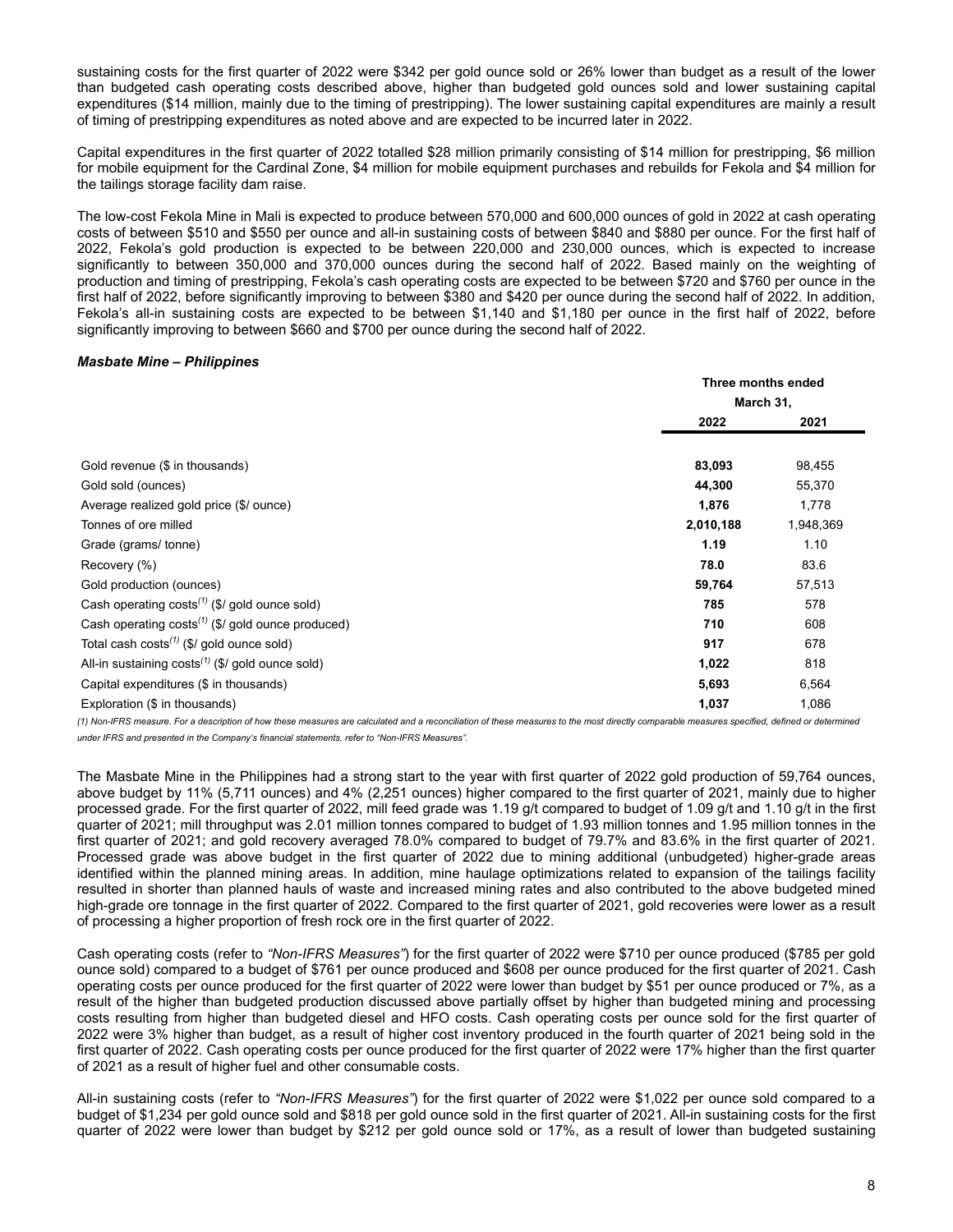capital expenditures (\$14 million) partially offset by lower than budgeted gold sales. The lower than budgeted sustaining capital expenditures were primarily a result of timing of expenditures and are expected to be incurred later in 2022.

Capital expenditures in the first quarter of 2021 totalled \$6 million, including mobile equipment purchases and rebuilds totalling \$2 million and tailings storage facility projects and other processing related capital totalling \$2 million.

The Masbate Mine in the Philippines is expected to produce between 205,000 and 215,000 ounces of gold in 2022 with cash operating costs of between \$740 and \$780 per ounce and all-in sustaining costs of between \$1,070 and \$1,110 per ounce. Masbate's gold production is scheduled to be relatively consistent throughout 2022.

#### *Otjikoto Mine - Namibia*

|                                                                    | Three months ended |         |
|--------------------------------------------------------------------|--------------------|---------|
|                                                                    | March 31,          |         |
|                                                                    | 2022               | 2021    |
|                                                                    |                    |         |
| Gold revenue (\$ in thousands)                                     | 84,628             | 48,107  |
| Gold sold (ounces)                                                 | 45,400             | 26,760  |
| Average realized gold price (\$/ ounce)                            | 1,864              | 1,798   |
| Tonnes of ore milled                                               | 845,222            | 894,060 |
| Grade (grams/ tonne)                                               | 1.31               | 0.82    |
| Recovery (%)                                                       | 98.5               | 97.6    |
| Gold production (ounces)                                           | 35,061             | 23,042  |
| Cash operating $costs^{(1)}$ (\$/ gold ounce sold)                 | 590                | 823     |
| Cash operating $costs^{(1)}$ (\$/ gold ounce produced)             | 770                | 940     |
| Total cash costs <sup><math>(1)</math></sup> (\$/ gold ounce sold) | 664                | 895     |
| All-in sustaining $costs^{(1)}$ (\$/ gold ounce sold)              | 878                | 1,475   |
| Capital expenditures (\$ in thousands)                             | 16,131             | 18,875  |
| Exploration (\$ in thousands)                                      | 506                | 476     |

*(1) Non-IFRS measure. For a description of how these measures are calculated and a reconciliation of these measures to the most directly comparable measures specified, defined or determined* 

*under IFRS and presented in the Company's financial statements, refer to "Non-IFRS Measures".*

The Otjikoto Mine in Namibia, in which the Company holds a 90% interest, performed well during the first quarter of 2022, producing 35,061 ounces of gold, 5% (1,803 ounces) above budget, with processed tonnes, grade and recoveries all slightly better than budget. As a result of the timing of higher-grade ore mining, Otjikoto's gold production is expected to be significantly weighted to the second half of 2022 when mining is scheduled to reach the higher-grade portions of Phase 3 of the Otjikoto Pit and ore production ramps up at the Wolfshag underground mine. As expected, compared to the first quarter of 2021, gold production was significantly higher by 52% (12,019 ounces), as processed ore in the first quarter of 2021 was primarily sourced from existing stockpiles while significant waste stripping operations continued at both the Wolfshag and Otjikoto pits. For the first quarter of 2022, mill feed grade was 1.31 g/t compared to budget of 1.26 g/t and 0.82 g/t in the first quarter of 2021; mill throughput was 0.85 million tonnes compared to budget of 0.84 million tonnes and 0.89 million tonnes in the first quarter of 2021; and gold recovery averaged 98.5% compared to budget of 98.0% and 97.6% in the first quarter of 2021.

Development of the Wolfshag underground mine continues to progress with first development ore production expected to commence in the first half of 2022. The initial underground Mineral Reserve estimate for the down-plunge extension of the Wolfshag deposit includes 210,000 ounces of gold in 1.2 million tonnes of ore at 5.57 g/t gold.

Cash operating (refer to *"Non-IFRS Measures"*) costs for the first quarter of 2022 were \$770 per gold ounce produced (\$590 per ounce gold sold), compared to a budget of \$805 per ounce produced and \$940 per ounce produced for the first quarter of 2021. Cash operating costs per ounce produced for the first quarter of 2022 were slightly lower than budget as a result of the higher than budgeted production discussed above and on budget operating costs. Operating costs were impacted by higher fuel prices offset by a weaker Namibian dollar. Cash operating costs per ounce sold for the first quarter of 2022 were 27% lower than budget, as a result of lower than budgeted operating costs in the first quarter of 2022 and the sale of lower cost inventory produced in the fourth quarter of 2021 in the first quarter of 2022. Cash operating costs per ounce produced for the first quarter of 2022 were 18% lower than the first quarter of 2021 mainly as a result of higher ounces produced in the first quarter of 2022.

All-in sustaining costs (refer to *"Non-IFRS Measures"*) for the first quarter of 2022 were \$878 per gold ounce sold compared to a budget of \$1,335 per gold ounce sold and \$1,475 per gold ounce sold in the first quarter of 2021. All-in sustaining costs for the first quarter of 2022 were \$457 per gold ounce sold or 34% lower than budget as a result of the slightly lower than budgeted cash operating costs described above, higher than budgeted gold ounces sold and lower sustaining capital expenditures (\$5 million). The lower sustaining capital expenditures are mainly a result of timing of expenditures and are expected to be incurred later in 2022.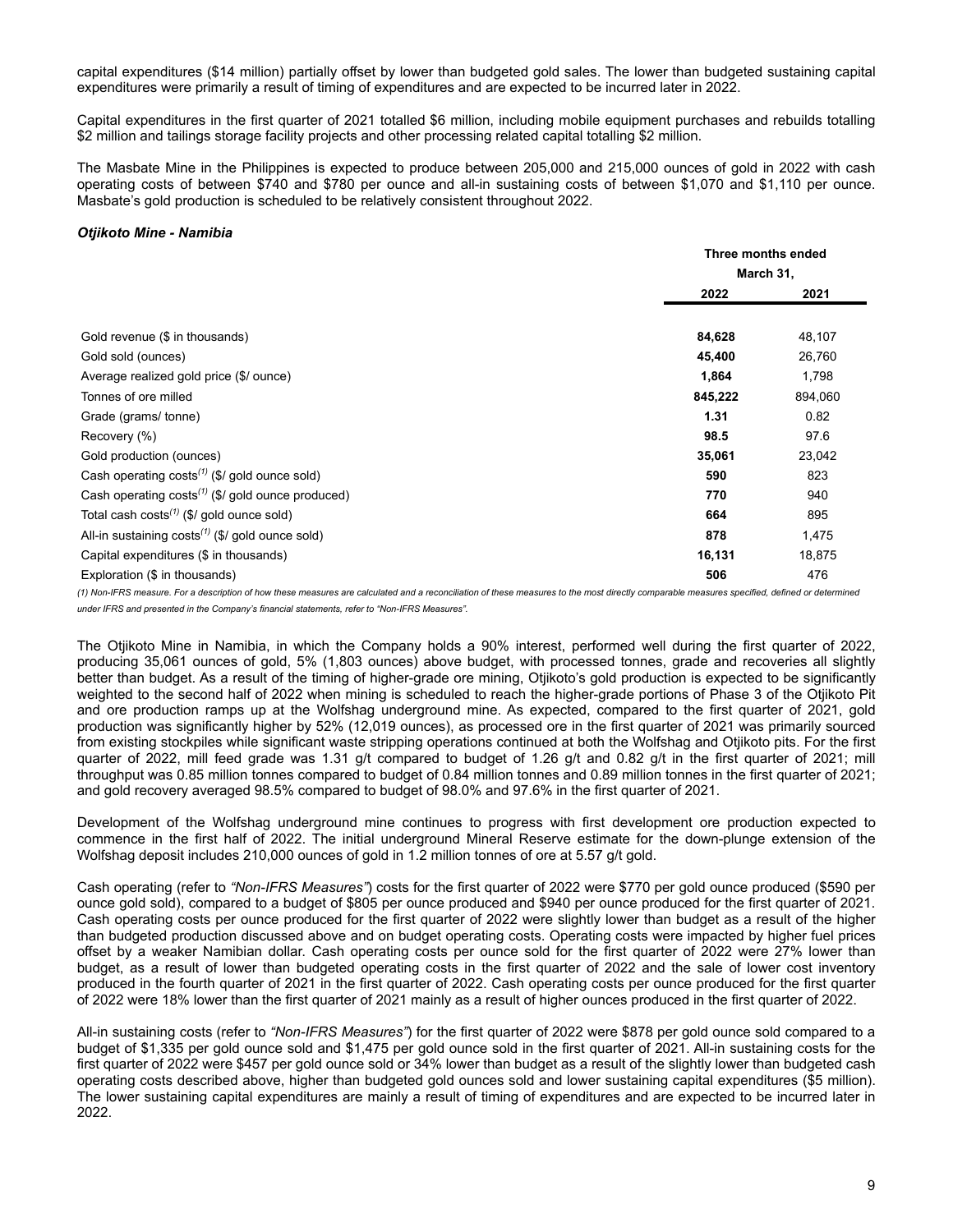Capital expenditures for the first quarter of 2022 totalled \$16 million, primarily consisting of \$6 million for prestripping in the Otjikoto pit, \$6 million for Wolfshag underground mine development, \$2 million for mobile equipment rebuilds and replacements and \$2 million for the national power grid connection line.

The Otjikoto Mine in Namibia is expected to produce between 175,000 and 185,000 ounces of gold in 2022 with cash operating costs of between \$740 and \$780 per ounce and all-in sustaining costs of between \$1,120 and \$1,160 per ounce. For the first half of 2022, Otjikoto's gold production is expected to be between 65,000 and 70,000 ounces, which is expected to increase significantly to between 110,000 and 115,000 ounces during the second half of 2022. Based mainly on the weighting of the planned production and timing of prestripping, Otjikoto's cash operating costs are expected to be between \$960 and \$1,000 per ounce in the first half of 2022, before significantly improving to between \$620 and \$660 per ounce during the second half of 2022. In addition, Otjikoto's all-in sustaining costs are expected to be between \$1,460 and \$1,500 per ounce in the first half of 2022, before significantly improving to between \$930 and \$970 per ounce during the second half of 2022.

#### *Investment in Calibre*

On January 12, 2022, Calibre completed its acquisition of Fiore and issued 101,321,923 Calibre common shares reducing B2Gold's ownership interest in Calibre to approximately 25%. As a result of the acquisition, Calibre acquired a 100% interest in Fiore's operating Pan Gold Mine, adjacent advanced-stage Gold Rock Project and the past producing Illipah Gold Project in Nevada, as well as the Golden Eagle project in Washington State.

At March 31, 2022, B2Gold held approximately 25% of the total issued and outstanding Calibre common shares and equity accounts for this ownership interest. The market value of the Company's 25% common shareholding of Calibre at March 31, 2022 was \$132 million. For the first quarter of 2022 and the first quarter of 2021, the Company's estimate of its share of Calibre's net income based on publicly available information was approximately \$3 million. Calibre will report its first quarter of 2022 financial results on May 3, 2022. The Company will update any differences in the second quarter of 2022.

#### *Attributable share of Calibre production and costs*

Based on Calibre's production press release dated April 6, 2022, consolidated production of Calibre for the first quarter of 2022 was 51,900 ounces of which the Company's attributable share was 12,892 ounces and gold sales were 52,290 ounces of which the Company's attributable share was 12,989 ounces. Nicaragua gold production for the first quarter of 2022 was 42,897 ounces (401,215 tonnes milled, 3.79 g/t, 90.1% recovery) and Nevada gold production was 9,003 ounces (15,064 ounces placed, 1,006,540 tonnes at 0.48 g/t).

The Company has assumed that the consolidated cash operating costs per ounce produced and all-in sustaining costs for Calibre for the first quarter of 2022 will be at the mid-point of the guidance ranges of approximately \$970 to \$1,070 per ounce and \$1,100 to \$1,200 per ounce, respectively.

In the first quarter of 2022, Calibre announced that drill results from the Pan Mine in Nevada demonstrated resource expansion and higher-grade potential and had commenced a 170,000 metre drill program across its assets including a 85,000 metre discovery and emerging resource program in Nicaragua and a 85,000 metre resource growth and conversion program in Nevada.

### *Gramalote Project - Colombia*

The Gramalote Project, owned 50% B2Gold/50% AngloGold Ashanti Limited ("AngloGold") is located in central Colombia, northeast of Medellin, in the Province of Antioquia. Following on the positive results of the Gramalote preliminary economic assessment in January 2020 (the "Gramalote PEA"), B2Gold commenced the Gramalote feasibility which focused solely on a production scenario based on the Indicated Mineral Resource estimate from the Gramalote Ridge deposit of 173,400,000 tonnes grading 0.73 g/t gold for a total of 4,060,000 ounces of gold. The feasibility study approach to date has not included any potential production from the nearby Trinidad deposit, which has a current Inferred Mineral Resource estimate, and the Monjas West zone.

On May 4, 2021, based on the feasibility study work completed by B2Gold as operator of the Gramalote Project to date, and assuming an effective date of January 1, 2021, and a gold price of \$1,500 per ounce, the Company provided summary highlights which included an initial life of mine of 10.6 years, producing 2.97 million ounces at an average of 281,000 ounces of gold per year, cash operating costs of \$514 per ounce and an all-in sustaining cost of \$744 per ounce of gold. Process recovery was indicated at 11 million tonnes per annum with recovery of 95.4%, and total pre-production capital costs were estimated at \$925 million which resulted in a post-tax net present value at a 5% discount rate of \$483 million and after-tax internal rate of return of 15% at the project decision date, for a project payback of 3.5 years.

Based on these interim results and after a review of potential project optimizations, B2Gold believes there is strong potential to improve the economics of the project. Work since the interim results were released has included additional drilling in inferred portions of Gramalote Ridge within and adjacent to existing pit design to provide an enhanced Resource Model, engineering work for optimization of infrastructure design and layout, improvements in process plant design and additional metallurgical testing related to those improvements, and cost reviews of all activities.

Exploration drilling and surface exploration work is also advancing in the area of Trinidad deposit.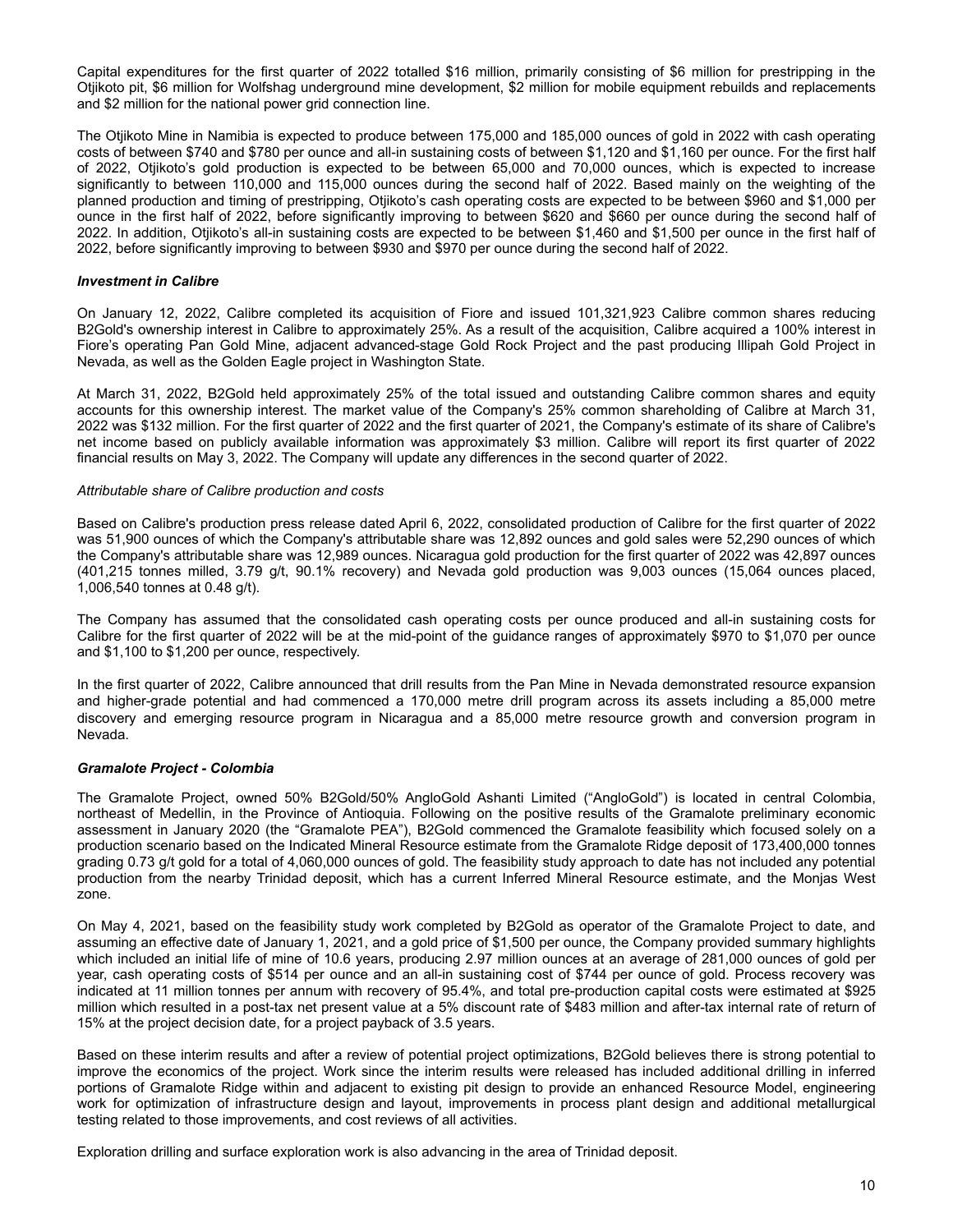<span id="page-10-0"></span>Social initiatives such as ASM formalization/movement and Community Resettlement have continued. Community-level resettlement agreements have been secured which helps to define the scope and clarify the expectations of resettlement, and it is planned to sign the Relocation Action Plan (RAP) with the communities in the second quarter of 2022. Review and signing of Individual Agreements is ready to proceed and initial conversations with individual relocation candidates are under way.

Several key property purchases have advanced, and the purchase of the first resettlement land area has been concluded. A contract for development planning of the resettlement property has been executed and zoning approval has been received from the Municipality.

An agreement has been made with a power company to commence studies necessary for power line construction and Gramalote is re-commencing the process of application to secure access to electricity from a substation located approximately 24 km from the project.

An updated, revised budget that has been prepared to carry the Gramalote Project to completion of the feasibility study is currently under review by B2Gold and AngloGold. The revised budget will fund ongoing Gramalote Feasibility Study optimization, exploration, community support, continued advancement of key social commitments and compliance with regulatory and Environmental Impact Assessment requirements. A separate construction budget is expected to be developed subsequently upon a positive (optimized) Gramalote Feasibility Study and construction decision.

B2Gold expects that the results of final feasibility study will be available by the end of the second quarter of 2022 with the full feasibility study completed by the end of the third quarter of 2022. If the final economics of the feasibility study are positive and B2Gold and AngloGold make the decision to develop Gramalote as an open-pit gold mine (decision date now expected by the end of the third quarter of 2022), B2Gold would utilize its proven internal mine construction team to build the mine and mill facilities and operate the mine on behalf of the Gramalote Project.

The Gramalote Project continues to benefit from strong federal and local government support as well as continuing support from local communities.

# **LIQUIDITY AND CAPITAL RESOURCES**

B2Gold continues to maintain a strong financial position and liquidity. At March 31, 2022, the Company had cash and cash equivalents of \$649 million (December 31, 2021 - \$673 million) and working capital (defined as current assets less assets classified as held for sale and current liabilities) of \$843 million (December 31, 2021 - \$802 million). At March 31, 2022, the full amount of the Company's \$600 million RCF was undrawn and available.

The Company has a RCF with a syndicate of international banks for an aggregate amount of \$600 million. The RCF also allows for an accordion feature whereby upon receipt of additional binding commitments, the facility may be increased to \$800 million any time prior to the maturity date of December 16, 2025. The RCF bears interest on a sliding scale of between LIBOR plus 2.00% to 2.50% based on the Company's consolidated net leverage ratio. Commitment fees for the undrawn portion of the facility are also on a sliding scale basis of between 0.45% and 0.563%. The Company has provided security on the RCF in the form of a general security interest over the Company's assets and pledges creating a charge over the shares of certain of the Company's direct and indirect subsidiaries. In connection with the RCF, the Company must also maintain certain ratios for leverage and interest coverage. As at March 31, 2022, the Company was in compliance with these debt covenants.

For the first quarter of 2022, capital expenditures totalled \$68 million. The most significant capital expenditures were on the Fekola Mine with capital expenditures of \$28 million, the Masbate Mine had capital expenditures of \$6 million, the Otjikoto Mine had capital expenditures of \$16 million and the Gramalote Project had capital expenditures of \$4 million. Other exploration and development costs for the first quarter of 2022 totalled \$13 million. In addition, the Company made a \$8 million mineral property exercise option payment in relation to the Ondundu Project which at March 31, 2022 is disclosed as an asset classified as heldfor-sale.

As at March 31, 2022, the Company had the following commitments (in addition to those disclosed elsewhere in the MD&A):

- For payments at the Fekola Mine of \$3 million for equipment for the Cardinal Zone, \$1 million related to the tailings facility expansion and \$2 million for other capital projects, all of which is expected to be incurred in 2022.
- For payments at the Masbate Mine of \$6 million related to mobile equipment and \$1 million related to process plant maintenance, all of which is expected to be incurred in 2022.
- For payments at the Otjikoto Mine of \$12 million for the Wolfshag underground project, and payments of \$3 million for the national power grid connection line, all of which is expected to be incurred in 2022.
- For payments at the Gramalote Project of \$6 million for the Company's share of development costs, all of which is expected to be incurred in 2022.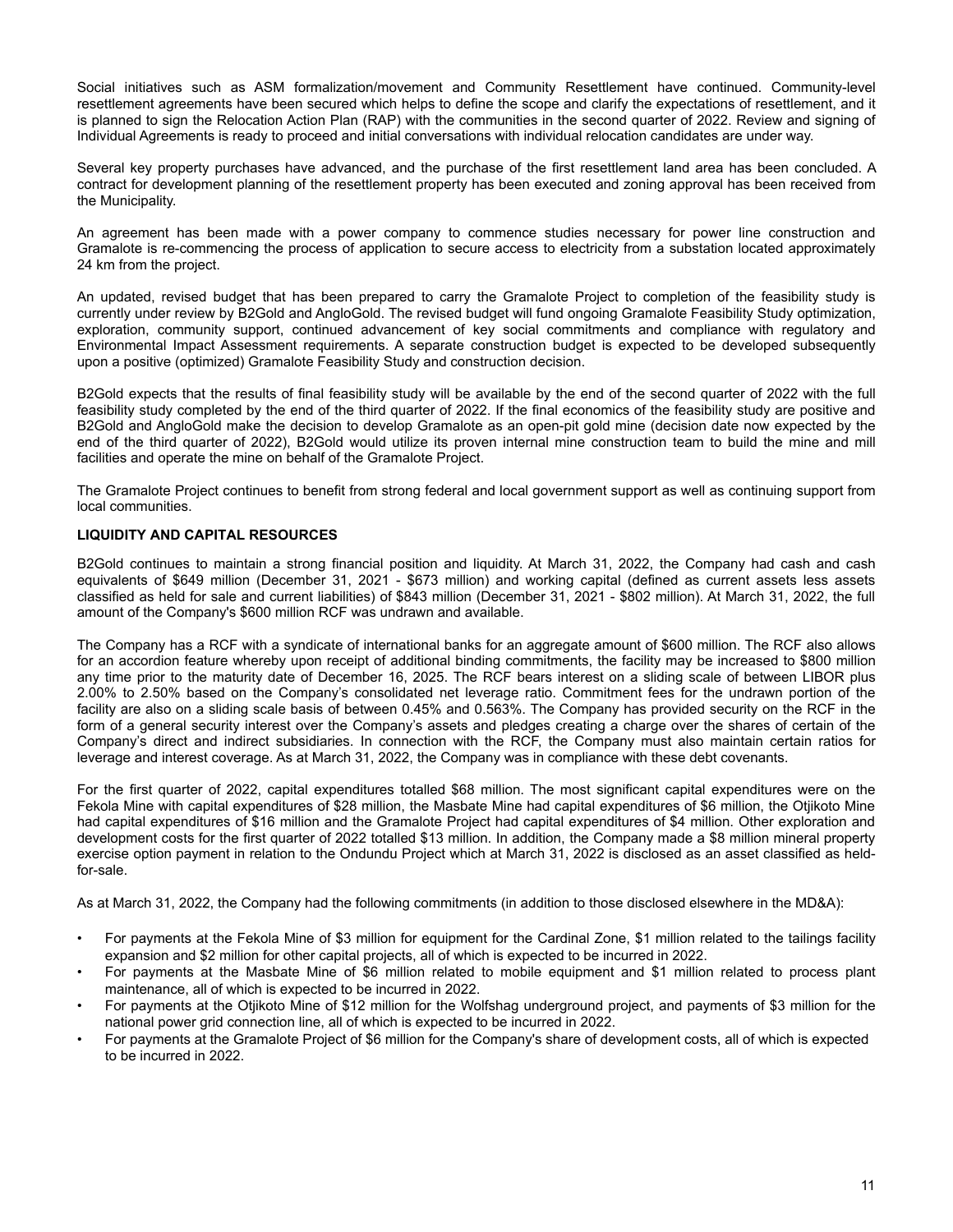Subsequent to March 31, 2022, on April 21, 2022 the Company completed the acquisition of the Bakolobi permit in Mali from a local Malian company for \$25 million in cash, payable in two tranches: \$15 million was due and paid upon closing, and \$10 million to be held in escrow and released to the vendor after a period of 60 days. Following the expiry of the 60 day escrow period, the Company will also make a further cash payment of \$24 million pursuant to a continuing obligation of the Company to the previous ownership group of Bakolobi (which includes an international mining company) under the terms of a previous purchase and sale agreement related to the purchase of the Bakolobi permit.

## *Derivative financial instruments*

### *Forward contracts - fuel oil, gas oil, diesel*

The Company uses forward contracts for fuel oil, gas oil and diesel to manage the risk of volatility in the Company's future operating costs. The Company reviews the open positions and the potential for additional forward contracts on an ongoing basis. During the first quarter of 2022, the Company entered into additional forward contracts for the purchase of 1,969,000 litres of fuel oil with settlements scheduled between November 2023 and January 2024. These derivative instruments were not designated as hedges by the Company and are being recorded at fair value through profit and loss ("FVTPL").

The following is a summary, by maturity dates, of the Company's fuel derivative contracts outstanding as at March 31, 2022:

|                      | 2022                    | 2023      | 2024    | <b>Total</b> |
|----------------------|-------------------------|-----------|---------|--------------|
| Forward – fuel oil:  |                         |           |         |              |
| Litres (thousands)   | 37,816                  | 22.604    | 656     | 61,076       |
| Average strike price | \$<br>$0.33 \text{ } $$ | $0.37$ \$ | 0.43~\$ | 0.35         |
| Forward – gas oil:   |                         |           |         |              |
| Litres (thousands)   | 27,072                  | 17,066    |         | 44,138       |
| Average strike price | \$<br>$0.38$ \$         | 0.43~\$   | $-$ \$  | 0.40         |

The unrealized fair value of these contracts at March 31, 2022 was \$29 million.

# *Operating activities*

Cash flow provided by operating activities was \$107 million in the first quarter of 2022 compared to \$146 million in the first quarter of 2021, a decrease of \$39 million due mainly to higher production costs of \$11 million and higher non-cash working capital outflows in the first quarter of 2022, most significantly for current income taxes and the timing of value-added tax receivables (cash taxes paid in the first quarter of 2022 were \$38 million higher than the first quarter of 2021). Cash income tax payments in the first quarter of 2022 totalled \$59 million (first quarter of 2021 - \$21 million), including approximately \$15 million related to 2021 outstanding tax liability obligations. Based on current assumptions, including an average gold price of \$1,800 per ounce for the balance of 2022, the Company is forecasting to make total cash income tax payments in 2022 of approximately \$290 million.

### *Financing activities*

The Company's cash used by financing activities for the first quarter of 2022 was a net outflow of \$51 million. During the first quarter of 2022, the Company received proceeds from the exercise of stock options of \$4 million, made equipment loan facility repayments of \$7 million, made interest and commitment fee payments of \$1 million, paid dividends of \$42 million and distributed \$1 million to non-controlling interests.

On February 22, 2022, B2Gold's Board of Directors declared a cash dividend for the first quarter of 2022 of \$0.04 per common share (or an expected \$0.16 per share on an annualized basis), paid on March 17, 2022 to shareholders of record as of March 9, 2022 in the amount of \$42 million.

As part of the long-term strategy to maximize shareholder value, B2Gold expects to declare future quarterly dividends at the same level of \$0.04 per common share (\$0.16 per share on an annualized basis). This dividend is designated as an "eligible dividend" for the purposes of the Income Tax Act (Canada). Dividends paid by B2Gold to shareholders outside Canada (nonresident investors) will be subject to Canadian non-resident withholding taxes.

The declaration and payment of future dividends and the amount of any such dividends will be subject to the determination of the Board, in its sole and absolute discretion, taking into account, among other things, economic conditions, business performance, financial condition, growth plans, expected capital requirements, compliance with the Company's constating documents, all applicable laws, including the rules and policies of any applicable stock exchange, as well as any contractual restrictions on such dividends, including any agreements entered into with lenders to the Company, and any other factors that the Board deems appropriate at the relevant time. There can be no assurance that any dividends will be paid at the intended rate or at all in the future.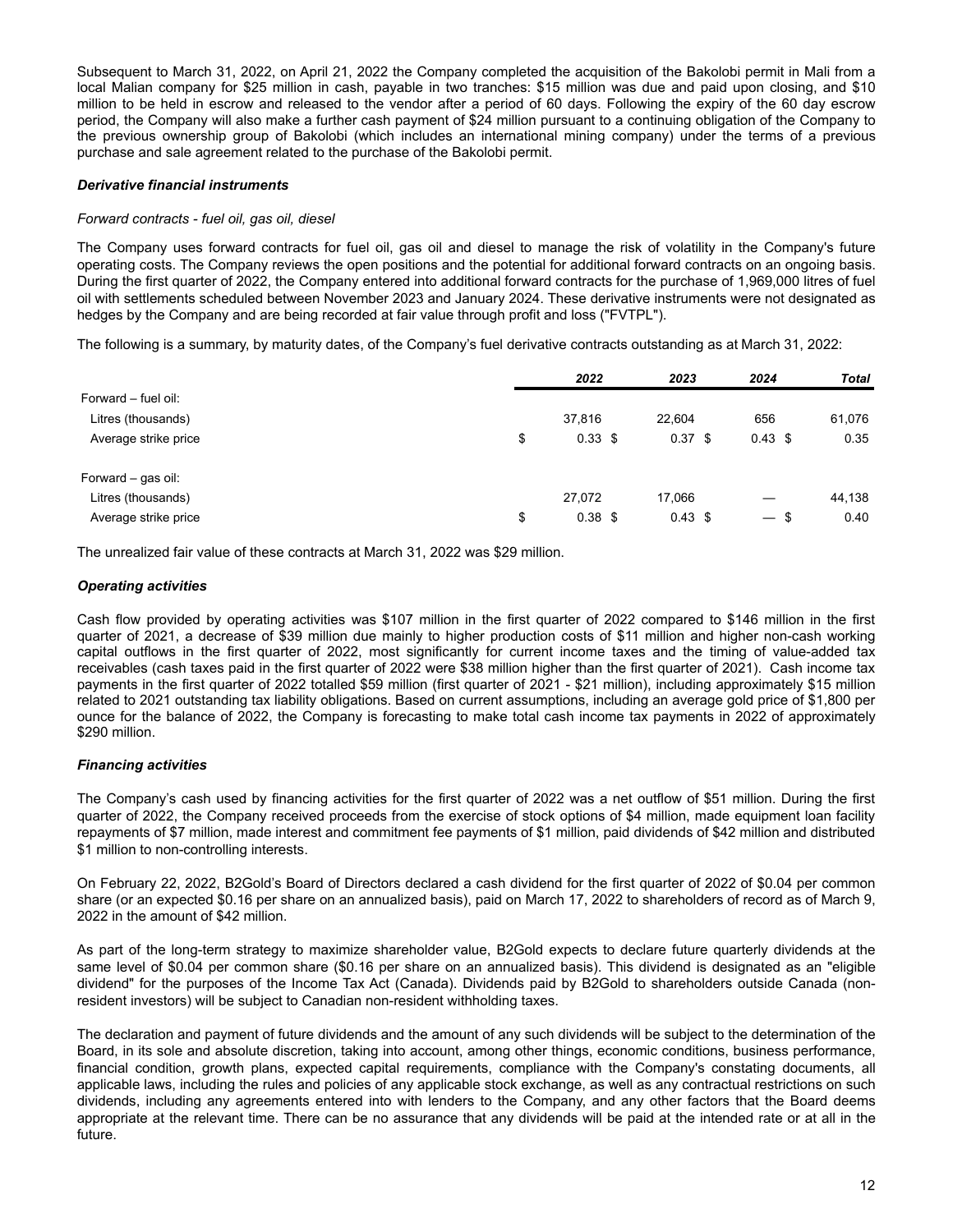### *Investing activities*

For the first quarter of 2022, capital expenditures totalled \$68 million. The most significant capital expenditures were on the Fekola Mine with capital expenditures of \$28 million, the Masbate Mine had capital expenditures of \$6 million, the Otjikoto Mine had capital expenditures of \$16 million and the Gramalote Project had capital expenditures of \$4 million. Other exploration and development costs for the first quarter of 2022 totalled \$13 million. In addition, the Company made a \$8 million mineral property exercise option payment in relation to the Ondundu Project which at March 31, 2022 is disclosed as an asset classified as heldfor-sale.

#### *Exploration*

Resource property expenditures on exploration are disclosed in the table below:

|                                 | For the three<br>months ended<br>March 31, 2022 | For the three<br>months ended<br>March 31, 2021 |
|---------------------------------|-------------------------------------------------|-------------------------------------------------|
|                                 | \$                                              | \$                                              |
|                                 | (000's)                                         | (000's)                                         |
| Fekola Mine, exploration        | 6,394                                           | 3,087                                           |
| Masbate Mine, exploration       | 1,037                                           | 1,086                                           |
| Otjikoto Mine, exploration      | 506                                             | 476                                             |
| Menankoto, exploration          | 324                                             | 1,216                                           |
| Bantako Nord, exploration       | 1,620                                           | 1,515                                           |
| Finland Properties, exploration | 1,468                                           | 174                                             |
| Uzbekistan, exploration         | 924                                             | 664                                             |
| Kiaka Project, exploration      |                                                 | 1,477                                           |
| Other                           | 1,193                                           | 476                                             |
|                                 | 13,466                                          | 10,171                                          |

B2Gold is planning another year of aggressive exploration in 2022 with a budget of approximately \$65 million (excludes drilling included in the Gramalote Project budget). Exploration will focus predominantly in Mali, other operating mine sites in Namibia and the Philippines, and continued focus on grassroots targets around the world. Many years of target generation and pursuing opportunities in prospective gold regions has culminated in the Company allocating a record \$29 million in 2022 for its grassroots exploration programs, including several new regions.

#### *Fekola Mine*

In 2022, approximately \$10 million is budgeted to be spent on exploration of Cardinal/FMZ, Fekola Deeps and Fekola North.

On February 2, 2022, the Company announced an updated Mineral Resource estimate for the Cardinal Zone, adjacent to the main Fekola Mine open pit in Mali. The updated resource included a significantly increased Mineral Resource estimate for Cardinal Zone as at December 31, 2021 with an initial Indicated Mineral Resource estimate of 8,000,000 tonnes at 1.67 g/t gold for 430,000 ounces of gold, and an updated Inferred Mineral Resource estimate of 19,000,000 tonnes at 1.21 g/t gold for 740,000 ounces of gold, constrained within a conceptual pit run at US\$1,800 per ounce gold. Drilling down plunge of the highgrade portions of the Cardinal Zone in 2021 has been successful and will be continued in 2022.

Deeper drilling beneath and down plunge of the Fekola open pit is planned to follow high grade shoots that could potentially be amenable to mining underground. The Company will also continue to track the main Fekola structure north of the existing open pit.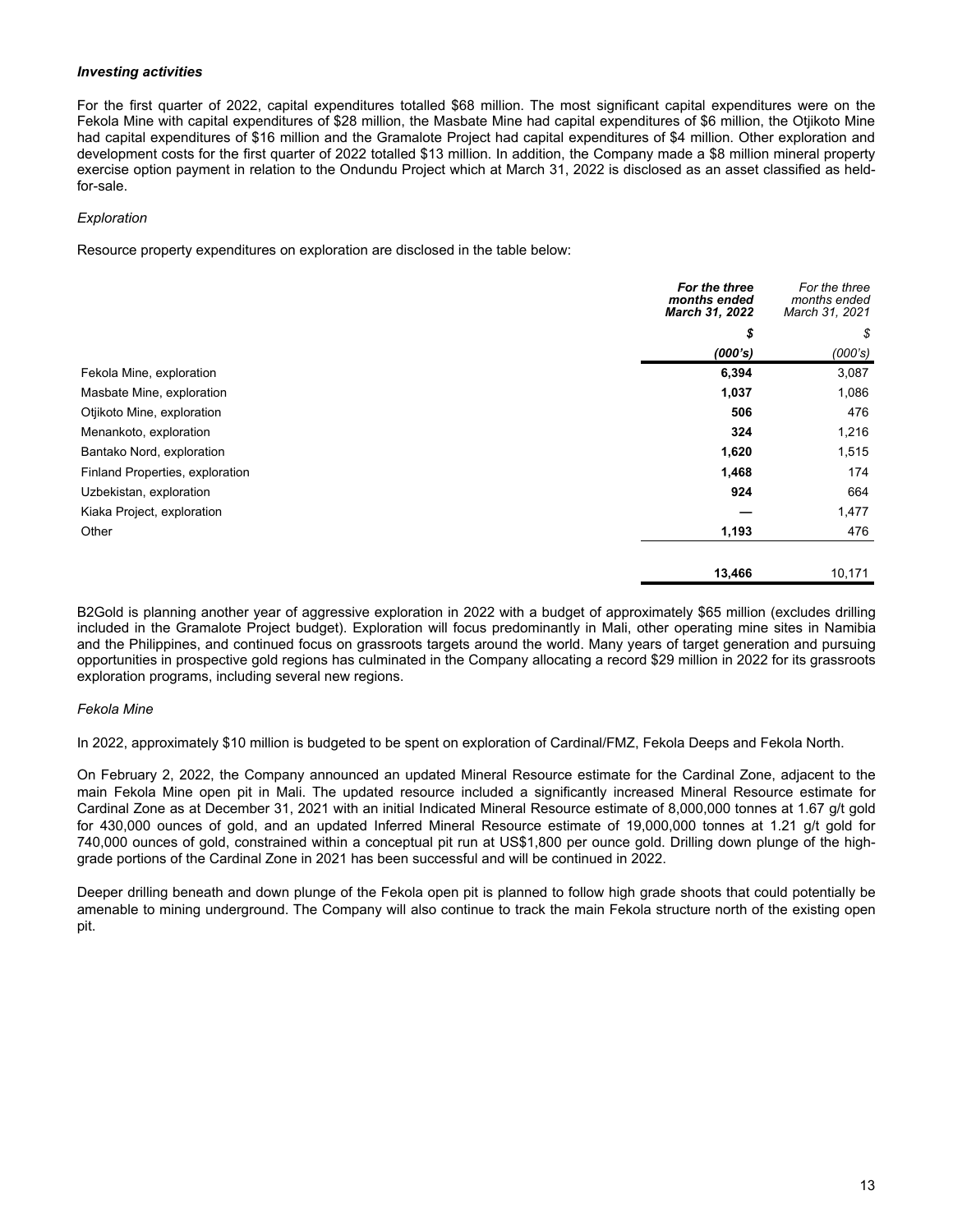#### *Anaconda Area (comprised of the Menankoto and Bantako North permits)*

In 2022, approximately \$17 million is budgeted to be spent on exploration in the Anaconda Area (comprised of the Menankoto Permit and Bantako North permit).

In 2022, the Company is drilling to infill and extend the saprolite resource area and to follow up on the sulphide mineralization at the Anaconda area, including the Mamba and Adder zones, and several other targets below the saprolite mineralization. The good grade and width combinations at the Anaconda area continue to provide a strong indication of the potential for Fekola-style south plunging bodies of sulphide mineralization, which remains open down plunge. Four drill rigs are currently drilling in the Anaconda area.

On March 23, 2022, the Company announced an updated and significantly increased Mineral Resource estimate for the Anaconda area, comprised of the Menankoto permit and the Bantako North permit, located approximately 20 kilometres from the Fekola Mine. The updated and significantly increased Anaconda area Mineral Resource estimate (as at January 11, 2022) constrained within a conceptual pit shell at a gold price of \$1,800 per ounce included an initial Indicated Mineral Resource estimate of 32,400,000 tonnes at 1.08 g/t gold for a total 1,130,000 ounces of gold, and Inferred Mineral Resource estimate of 63,700,000 tonnes at 1.12 g/t gold for 2,280,000 ounces of gold. The Mineral Resource estimate included first time reporting of 1,130,000 ounces of Indicated Mineral Resources and an increase of 1,510,000 ounces (196% increase) of Inferred Mineral Resources since the initial Inferred Mineral Resource estimate in 2017 (21,590,000 tonnes at 1.11 g/t gold, for 767,000 ounces).

### *Anaconda Area Development*

In 2022, the Company has budgeted \$33 million for development of infrastructure for Phase I saprolite mining at the Anaconda area, including road construction. Based on the updated Mineral Resource estimate and B2Gold's preliminary planning, the Company has demonstrated that a pit situated on the Anaconda area could provide selective higher grade saprolite material (average grade of 2.2 g/t) to be trucked to and fed into the Fekola mill commencing as early as late 2022 at a rate of 1.5 million tonnes per annum. Subject to obtaining all necessary permits and completion of a final development plan, the trucking of selective higher grade saprolite material to the Fekola mill would increase the ore processed and annual gold production from the Fekola mill, with the potential to add an average of approximately 80,000 to 100,000 ounces per year to the Fekola mill's annual gold production. The plan to truck the selective higher grade saprolite material is not included in the Company's 2022 production guidance and the Anaconda area Mineral Resources have not been included in the current Fekola life of mine plan.

Based on this updated Mineral Resource estimate and the 2022 exploration drilling results, the Company has commenced a Phase II scoping study to review the project economics of constructing a stand-alone mill near the Anaconda area. Subject to receipt of a positive Phase II scoping study, the Company expects that the saprolite material would continue to be trucked to and fed into the Fekola mill during the construction period for the Anaconda area stand-alone mill.

Subsequent to March 31, 2022, on April 21, 2022 the Company completed the acquisition of the Bakolobi permit in Mali from a local Malian company. The Bakolobi permit is located between the Menankoto Permit, to the North, and the Fekola Mine's Medinandi permit, wrapping around the latter to its south-west end, covering an area of 100 km<sup>2</sup>. The acquisition of the Bakolobi permit results in the ownership by the Company of four contiguous exploration and/or exploitation permits covering 237 km<sup>2</sup>, extending from the northwestern end of the Bantako North permit and the North-East of the Menankoto Permit, southwest of the Medinandi permit (Fekola Mine and Cardinal Zone) to the southeast end of the Bakolobi permit.

### *Other West African Exploration*

In 2022, a total of \$1.7 million is planned for the Company's newly acquired early stage permits in Cote d'Ivoire, which is part of the other greenfield exploration budget noted below.

### *Masbate Mine*

The Masbate exploration budget for 2022 is approximately \$5.8 million, including approximately 10,200 metres of drilling. The 2022 exploration program will be mainly focused on the Main Vein, Old Lady and Blue Quartz zones at Masbate, converting Inferred Mineral Resource areas below existing design pits to support expanding the existing open pits. Several grassroot greenfield targets will be further tested as well.

### *Otjikoto Mine and Regional Exploration*

The total exploration budget for Namibia in 2022 is approximately \$4 million. Exploration in 2022 will include 12,320 metres of diamond drilling and 5,400 metres of RAB drilling at the Otjikoto mine area. The majority of the diamond drilling will continue to target the extension of the existing Wolfshag underground Mineral Resource area and a new zone located parallel to and east of Wolfshag. Drilling is also scheduled on several regional targets in proximity to the Otjikoto mine infrastructure.

### *Other Greenfield Exploration*

B2Gold has allocated approximately \$29 million in 2022 for its grassroots exploration programs, including Finland, Uzbekistan, Zimbabwe and several new regions.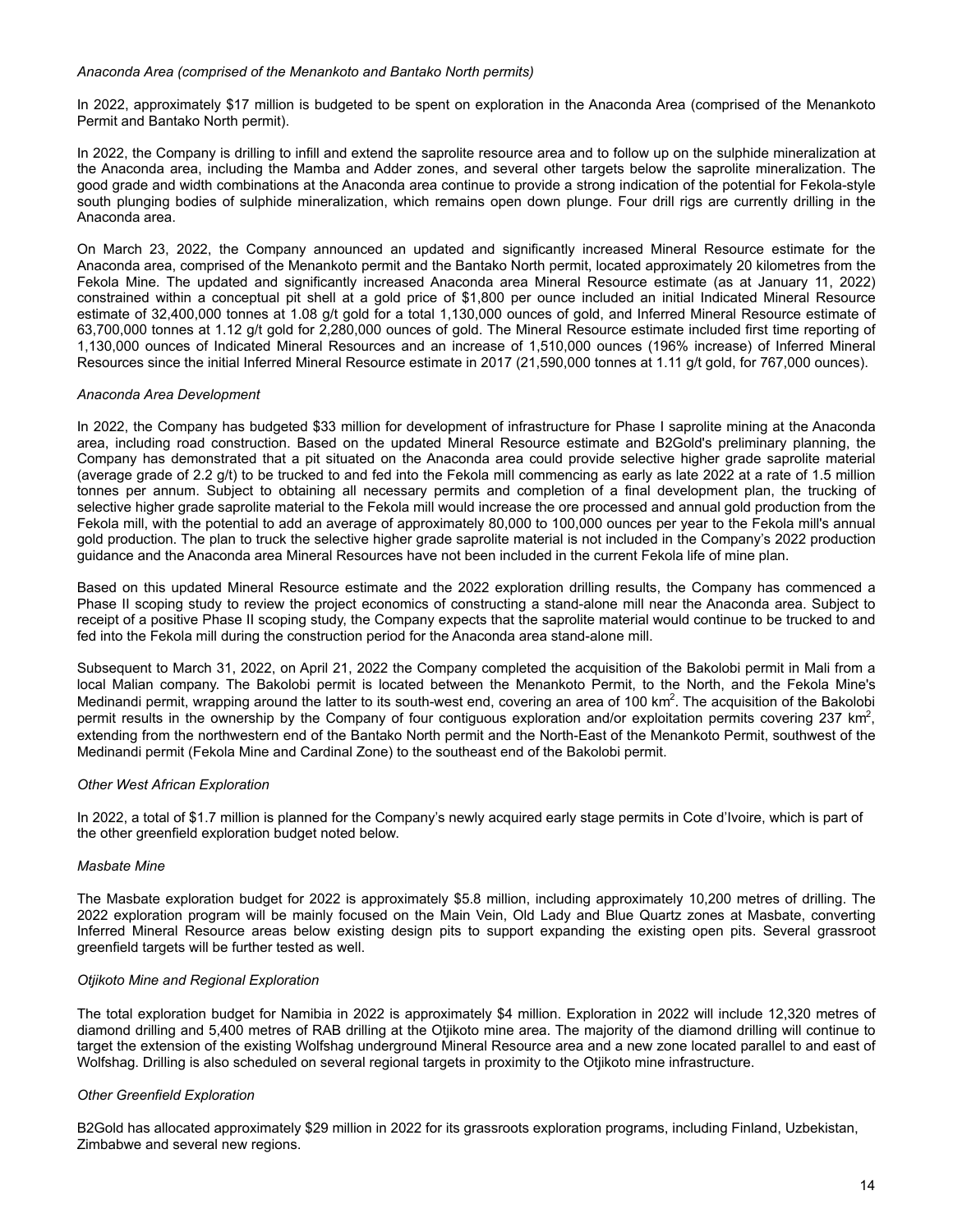<span id="page-14-0"></span>In Finland, the Company has allocated \$8 million to the Central Lapland Joint Venture with Aurion Resources Ltd. Most significantly, the westward extension of Rupert Resources' Ikarri discovery trends directly onto the Joint Venture ground. This trend (named the Helmi trend on the Joint Venture ground) coincides with B2Gold's base-of-till drilling and the same interpreted structure as defined by airborne geophysics. Diamond drilling in 2021 has confirmed the presence of mineralization on this structure and is being successfully followed up in 2022, with 11,600 metres planned.

In Uzbekistan, the Company has allocated \$6 million to advance exploration on the ground it has acquired in proximity to the world class Muruntau super-mine. Multiple targets on structures and lithologies with comparable alteration and geochemical characteristics as Muruntau were identified by mapping, RAB drilling and trenching. Reverse circulation and diamond drilling were carried out on some of these targets in 2021. Some of these targets will be followed up in 2022, as well ongoing drill testing of remaining and new targets. A total of 32,700 metres of diamond and reverse circulation drilling has been planned.

In addition, the Company has allocated approximately \$15 million for several other greenfield targets currently being pursued around the world.

# **CRITICAL ACCOUNTING ESTIMATES**

Full disclosure of the Company's accounting policies and significant accounting judgments and estimation uncertainties in accordance with IFRS can be found in Notes 3 and 4 of its audited consolidated financial statements for the year ended December 31, 2021. Management considers the following estimates to be the most critical in understanding the judgments involved in preparing the Company's interim consolidated financial statements and the uncertainties that could impact its results of operations, financial condition and cash flows:

#### *Mineral reserve and resource estimates*

Mineral reserves are estimates of the amount of ore that can be economically and legally extracted from the Company's mining properties. The Company estimates its mineral reserves and mineral resources based on information compiled by appropriately qualified persons relating to the geological data on the size, depth and shape of the ore body, and requires complex geological judgments to interpret the data. The estimation of recoverable reserves is based upon factors such as estimates of foreign exchange rates, commodity prices, future capital requirements, metallurgical recoveries, permitting and production costs along with geological assumptions and judgments made in estimating the size, and grade of the ore body. Changes in the reserve or resource estimates may impact the carrying value of mining interests, mine restoration provisions, recognition of deferred tax assets, depreciation and amortization charges and royalties receivable.

### *Impairment of long-lived assets*

Long-lived assets are tested for impairment, or reversal of a previous impairment, if there is an indicator of impairment or a subsequent reversal. Calculating the estimated recoverable amount of cash generating units for long-lived assets requires management to make estimates and assumptions that include such factors as reserves and resources, future production levels, metallurgical recovery estimates, operating and capital costs, future metal prices and discount rates. Changes in any of these assumptions or estimates used in determining the recoverable amount could impact the analysis. Such changes could be material.

### *Value-added tax receivables*

The Company incurs indirect taxes, including value-added tax, on purchases of goods and services at its operating mines and development projects. Indirect tax balances are recorded at their estimated recoverable amounts within current or long-term assets, net of provisions, and reflect the Company's best estimate of their recoverability under existing tax rules in the respective jurisdictions in which they arise. Management's assessment of recoverability considers the probable outcomes of claimed deductions and/or disputes. The provisions and balance sheet classifications made to date may be subject to change and such change may be material.

### *Uncertain tax positions*

The Company's operations involve the application of complex tax regulations in multiple international jurisdictions. Determining the tax treatment of a transaction requires the Company to apply judgement in its interpretation of the applicable tax law. These positions are not final until accepted by the relevant tax authority. The tax treatment may change based on the result of assessments or audits by the tax authorities often years after the initial filing.

The Company recognizes and records potential liabilities for uncertain tax positions based on its assessment of the amount, or range of amounts of tax that will be due. The Company adjusts these accruals as new information becomes available. Due to the complexity and uncertainty associated with certain tax treatments, the ultimate resolution could result in a payment that is materially different from the Company's current estimate of the tax liabilities.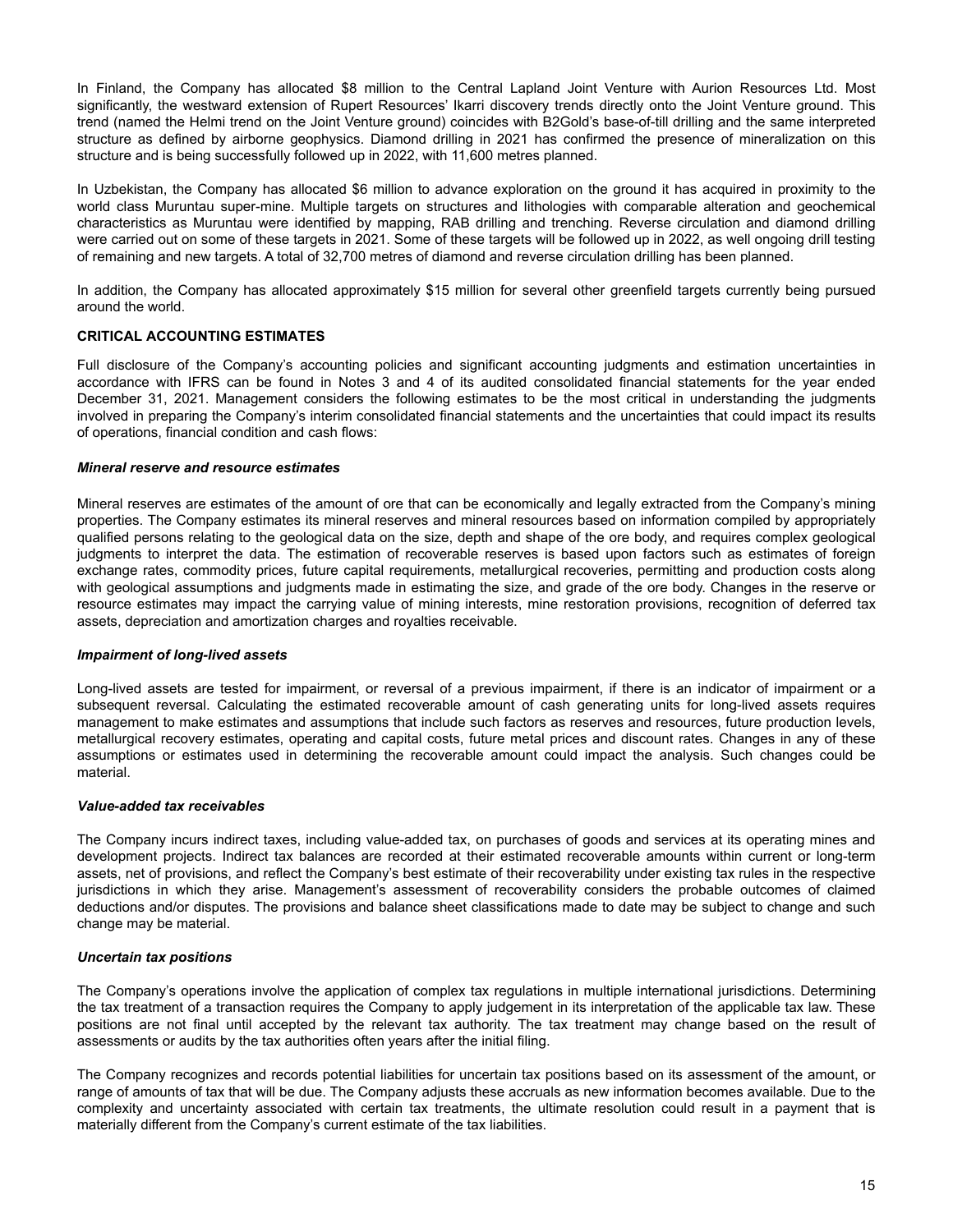#### <span id="page-15-0"></span>*Current and deferred income taxes*

The Company is periodically required to estimate the tax basis of assets and liabilities. Where applicable tax laws and regulations are either unclear or subject to varying interpretations, it is possible that changes in these estimates could occur that materially affect the amounts of deferred income tax assets and liabilities recorded in the financial statements. Changes in deferred tax assets and liabilities generally have a direct impact on earnings in the period that the changes occur.

Each period, the Company evaluates the likelihood of whether some portion or all of each deferred tax asset will not be realized. This evaluation is based on historic and future expected levels of taxable income and the associated repatriation of retained earnings, the pattern and timing of reversals of taxable temporary timing differences that give rise to deferred tax liabilities, and tax planning initiatives. Levels of future taxable income are affected by, among other things, market gold prices, production costs, quantities of proven and probable gold reserves, interest rates and foreign currency exchange rates. The availability of retained earnings for distribution depends on future levels of taxable income as well as future reclamation expenditures, capital expenditures, dividends and other uses of available cash flow.

### **RISKS AND UNCERTAINTIES**

The exploration and development of natural resources are highly speculative in nature and the Company's business operations, investments and prospects are subject to significant risks. For details of these risks, please refer to the risk factors set forth in the Company's current Annual Information Form, which can be found under the Company's corporate profile on SEDAR at www.sedar.com, the Company's current Form 40-F Annual Report, which can be found on EDGAR at www.sec.gov, and the Company's other filings and submissions with securities regulators on SEDAR and EDGAR, which could materially affect the Company's business, operations, investments and prospects and could cause actual events to differ materially from those described in forward-looking statements relating to the Company. Additional risks and uncertainties not presently known to the Company or that the Company currently considers immaterial may also impair the business, operations, investments and prospects of the Company. If any of the risks actually occur, the business of the Company may be harmed and its financial condition and results of operations may suffer significantly.

### **INTERNAL CONTROL OVER FINANCIAL REPORTING**

The Company's management, with the participation of the Company's Chief Executive Officer and Chief Financial Officer, are responsible for establishing and maintaining adequate internal control over financial reporting. The Company's internal control over financial reporting is a process designed to provide reasonable assurance regarding the reliability of financial reporting and the preparation of financial statements for external purposes in accordance with IFRS. Any system of internal control over financial reporting, no matter how well designed, has inherent limitations. As a result, even those systems determined to be effective can only provide reasonable assurance regarding the preparation of financial statements.

The Company's management has determined that there have been no significant changes in the Company's internal control over financial reporting during the three months ended March 31, 2022, that have materially affected, or are reasonably likely to materially affect, the Company's internal control over financial reporting.

### **NON-IFRS MEASURES**

#### *Cash operating costs per gold ounce sold and total cash costs per gold ounce sold*

''Cash operating costs per gold ounce'' and "total cash costs per gold ounce" are common financial performance measures in the gold mining industry but, as non-IFRS measures, they do not have a standardized meaning under IFRS and therefore may not be comparable to similar measures presented by other issuers. Management believes that, in addition to conventional measures prepared in accordance with IFRS, certain investors use this information to evaluate our performance and ability to generate cash flow. Accordingly, these measures are intended to provide additional information and should not be considered in isolation or as a substitute for measures of performance prepared in accordance with IFRS. The measures, along with sales, are considered to be a key indicator of the Company's ability to generate earnings and cash flow from its mining operations.

Cash cost figures are calculated on a sales basis in accordance with a standard developed by The Gold Institute, which was a worldwide association of suppliers of gold and gold products and included leading North American gold producers. The Gold Institute ceased operations in 2002, but the standard is the accepted standard of reporting cash cost of production in North America. Adoption of the standard is voluntary and the cost measures presented may not be comparable to other similarly titled measures of other companies. Other companies may calculate these measures differently. Cash operating costs and total cash costs per gold ounce sold are derived from amounts included in the statement of operations and include mine site operating costs such as mining, processing, smelting, refining, transportation costs, royalties and production taxes, less silver by-product credits. The tables below show a reconciliation of cash operating costs per gold ounce sold and total cash costs per gold ounce sold to production costs as extracted from the unaudited condensed interim consolidated financial statements on a consolidated and a mine-by-mine basis: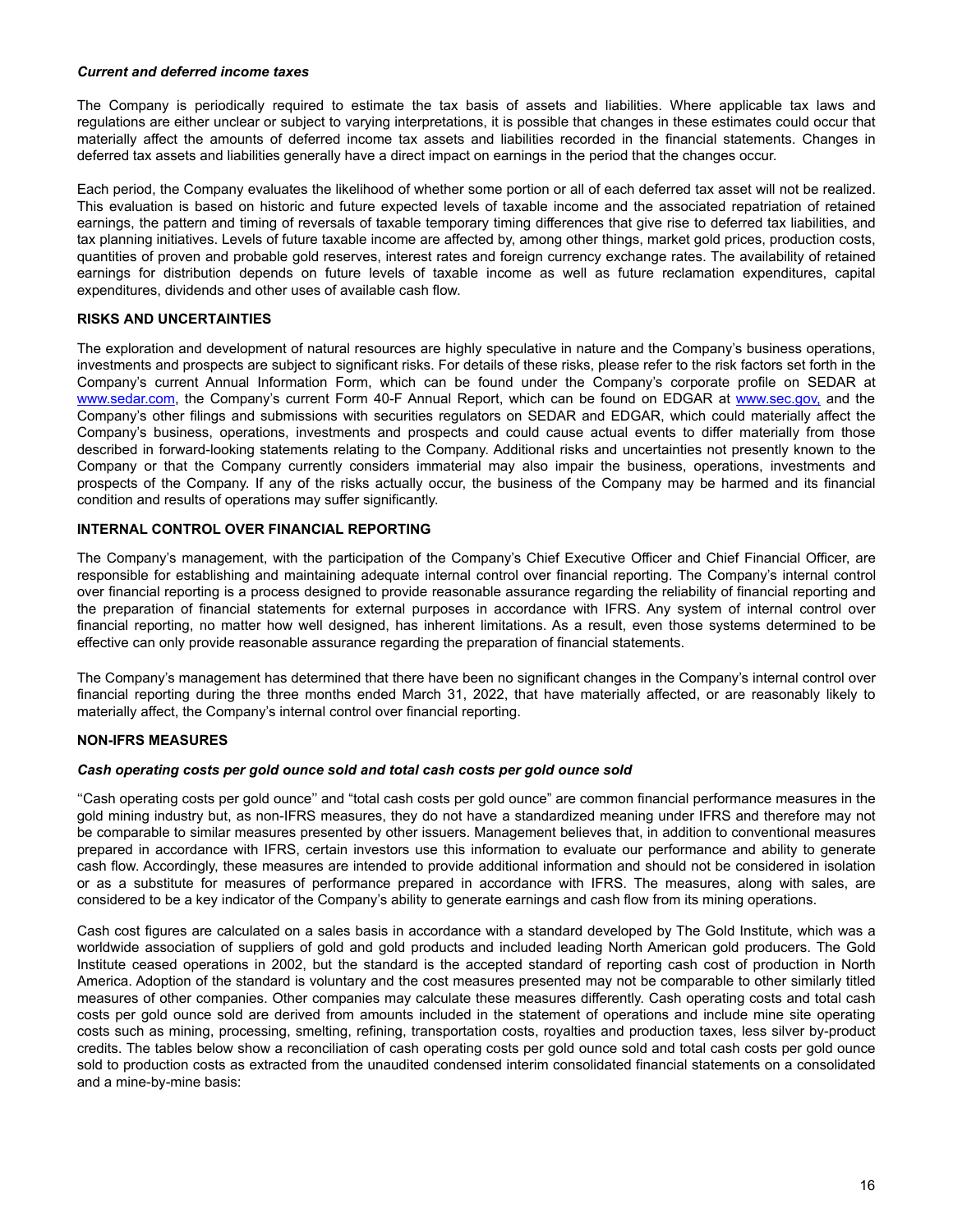**For the three months ended March 31, 2022**

|                                                      | Fekola<br>Mine | <b>Masbate</b><br>Mine | Otjikoto<br>Mine | Total   | Calibre<br>equity<br>investment | Grand<br>Total |
|------------------------------------------------------|----------------|------------------------|------------------|---------|---------------------------------|----------------|
|                                                      | \$             | \$                     | \$               | \$      | \$                              | \$             |
| Production costs                                     | 61,410         | 34,764                 | 26,786           | 122,960 | 13,594                          | 136,554        |
| Royalties and production taxes                       | 16,472         | 5,862                  | 3,356            | 25,690  | 938                             | 26,628         |
| Total cash costs                                     | 77,882         | 40,626                 | 30,142           | 148,650 | 14,532                          | 163,182        |
| Gold sold (ounces)                                   | 105,400        | 44,300                 | 45,400           | 195,100 | 12,989                          | 208,089        |
| Cash operating costs per ounce (\$/ gold ounce sold) | 583            | 785                    | 590              | 630     | 1,047                           | 656            |
| Total cash costs per ounce (\$/ gold ounce sold)     | 739            | 917                    | 664              | 762     | 1,119                           | 784            |

|                                                      |                |                        | For the three months ended March 31, 2021 |         |                                 |                       |
|------------------------------------------------------|----------------|------------------------|-------------------------------------------|---------|---------------------------------|-----------------------|
|                                                      | Fekola<br>Mine | <b>Masbate</b><br>Mine | Otjikoto<br>Mine                          | Total   | Calibre<br>equity<br>investment | Grand<br><b>Total</b> |
|                                                      | \$             | \$                     | \$                                        | \$      | \$                              | \$                    |
| Production costs                                     | 57,611         | 31,985                 | 22,036                                    | 111,632 | 14,859                          | 126,491               |
| Royalties and production taxes                       | 19,051         | 5,551                  | 1,924                                     | 26,526  | 1,129                           | 27,655                |
| Total cash costs                                     | 76,662         | 37,536                 | 23,960                                    | 138,158 | 15,988                          | 154,146               |
| Gold sold (ounces)                                   | 120,200        | 55,370                 | 26,760                                    | 202,330 | 15,143                          | 217,473               |
| Cash operating costs per ounce (\$/ gold ounce sold) | 479            | 578                    | 823                                       | 552     | 981                             | 582                   |
| Total cash costs per ounce (\$/ gold ounce sold)     | 638            | 678                    | 895                                       | 683     | 1,056                           | 709                   |

### *Cash operating costs per gold ounce produced*

In addition to cash operating costs on a per gold ounce sold basis, the Company also presents cash operating costs on a per gold ounce produced basis. Cash operating costs per gold ounce produced is derived from amounts included in the statement of operations and include mine site operating costs such as mining, processing, smelting, refining, transportation costs, less silver by-product credits. The tables below show a reconciliation of cash operating costs per gold ounce produced to production costs as extracted from the unaudited condensed interim consolidated financial statements on a consolidated and a mine-by-mine basis:

|                                                          | For the three months ended March 31, 2022 |                        |                  |              |                                 |                |
|----------------------------------------------------------|-------------------------------------------|------------------------|------------------|--------------|---------------------------------|----------------|
|                                                          | Fekola<br>Mine                            | <b>Masbate</b><br>Mine | Otjikoto<br>Mine | <b>Total</b> | Calibre<br>equity<br>investment | Grand<br>Total |
|                                                          | \$                                        | \$                     | \$               | \$           | \$                              | \$             |
| Production costs                                         | 61,410                                    | 34,764                 | 26,786           | 122,960      | 13,594                          | 136,554        |
| Inventory sales adjustment                               | 1,988                                     | 7,674                  | 218              | 9,880        |                                 | 9,880          |
|                                                          |                                           |                        |                  |              |                                 |                |
| Cash operating costs                                     | 63,398                                    | 42,438                 | 27,004           | 132,840      | 13,594                          | 146,434        |
| Gold produced (ounces)                                   | 101,648                                   | 59,764                 | 35,061           | 196,473      | 12,892                          | 209,365        |
| Cash operating costs per ounce (\$/ gold ounce produced) | 624                                       | 710                    | 770              | 676          | 1,054                           | 699            |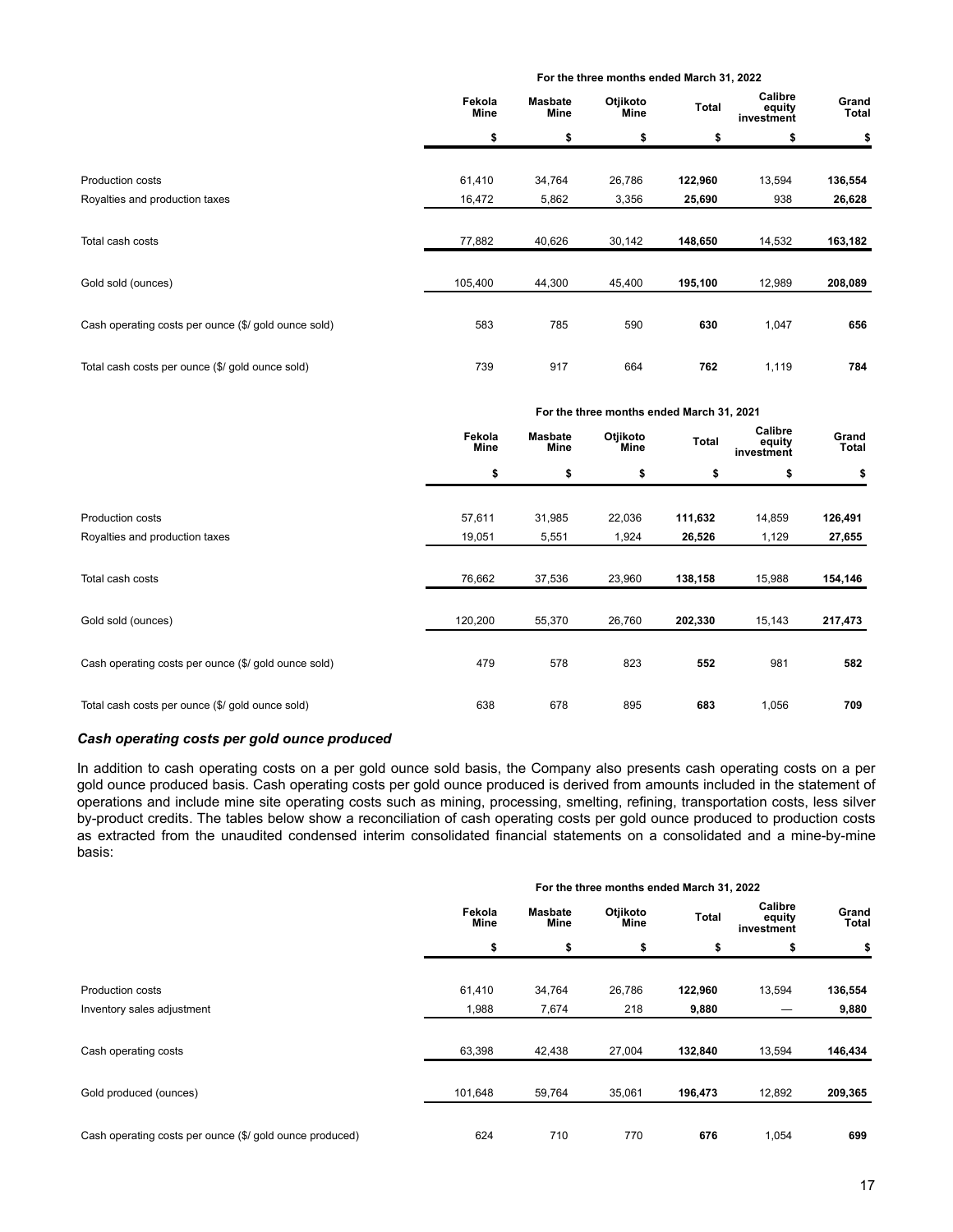|                                                          | Fekola<br><b>Mine</b> | <b>Masbate</b><br>Mine | Otjikoto<br>Mine | Total   | Calibre<br>equity<br>investment | Grand<br><b>Total</b> |
|----------------------------------------------------------|-----------------------|------------------------|------------------|---------|---------------------------------|-----------------------|
|                                                          | \$                    | \$                     | \$               | \$      | \$                              | \$                    |
| Production costs                                         | 57,611                | 31,985                 | 22,036           | 111,632 | 14,859                          | 126,491               |
| Inventory sales adjustment                               | 5,306                 | 2,981                  | (388)            | 7,899   |                                 | 7,899                 |
| Cash operating costs                                     | 62,917                | 34,966                 | 21,648           | 119,531 | 14,859                          | 134,390               |
| Gold produced (ounces)                                   | 125,088               | 57,513                 | 23,042           | 205,643 | 15,001                          | 220,644               |
| Cash operating costs per ounce (\$/ gold ounce produced) | 503                   | 608                    | 940              | 581     | 991                             | 609                   |

#### *All-in sustaining costs per gold ounce*

In June 2013, the World Gold Council, a non-regulatory association of the world's leading gold mining companies established to promote the use of gold to industry, consumers and investors, provided guidance for the calculation of the measure "all-in sustaining costs per gold ounce", but as a non-IFRS measure, it does not have a standardized meaning under IFRS and therefore may not be comparable to similar measures presented by other issuers. The original World Gold Council standard became effective January 1, 2014 with further updates announced on November 16, 2018 which were effective starting January 1, 2019.

Management believes that the all-in sustaining costs per gold ounce measure provides additional insight into the costs of producing gold by capturing all of the expenditures required for the discovery, development and sustaining of gold production and allows the Company to assess its ability to support capital expenditures to sustain future production from the generation of operating cash flows. Management believes that, in addition to conventional measures prepared in accordance with IFRS, certain investors use this information to evaluate the Company's performance and ability to generate cash flow. Accordingly, it is intended to provide additional information and should not be considered in isolation or as a substitute for measures of performance prepared in accordance with IFRS. Adoption of the standard is voluntary and the cost measures presented may not be comparable to other similarly titled measures of other companies. The Company has applied the principles of the World Gold Council recommendations and has reported all-in sustaining costs on a sales basis. Other companies may calculate these measures differently.

B2Gold defines all-in sustaining costs per ounce as the sum of cash operating costs, royalties and production taxes, capital expenditures and exploration costs that are sustaining in nature, sustaining lease expenditures, corporate general and administrative costs, share-based payment expenses related to RSUs/DSUs/PSUs/RPUs, community relations expenditures, reclamation liability accretion and realized (gains) losses on fuel derivative contracts, all divided by the total gold ounces sold to arrive at a per ounce figure.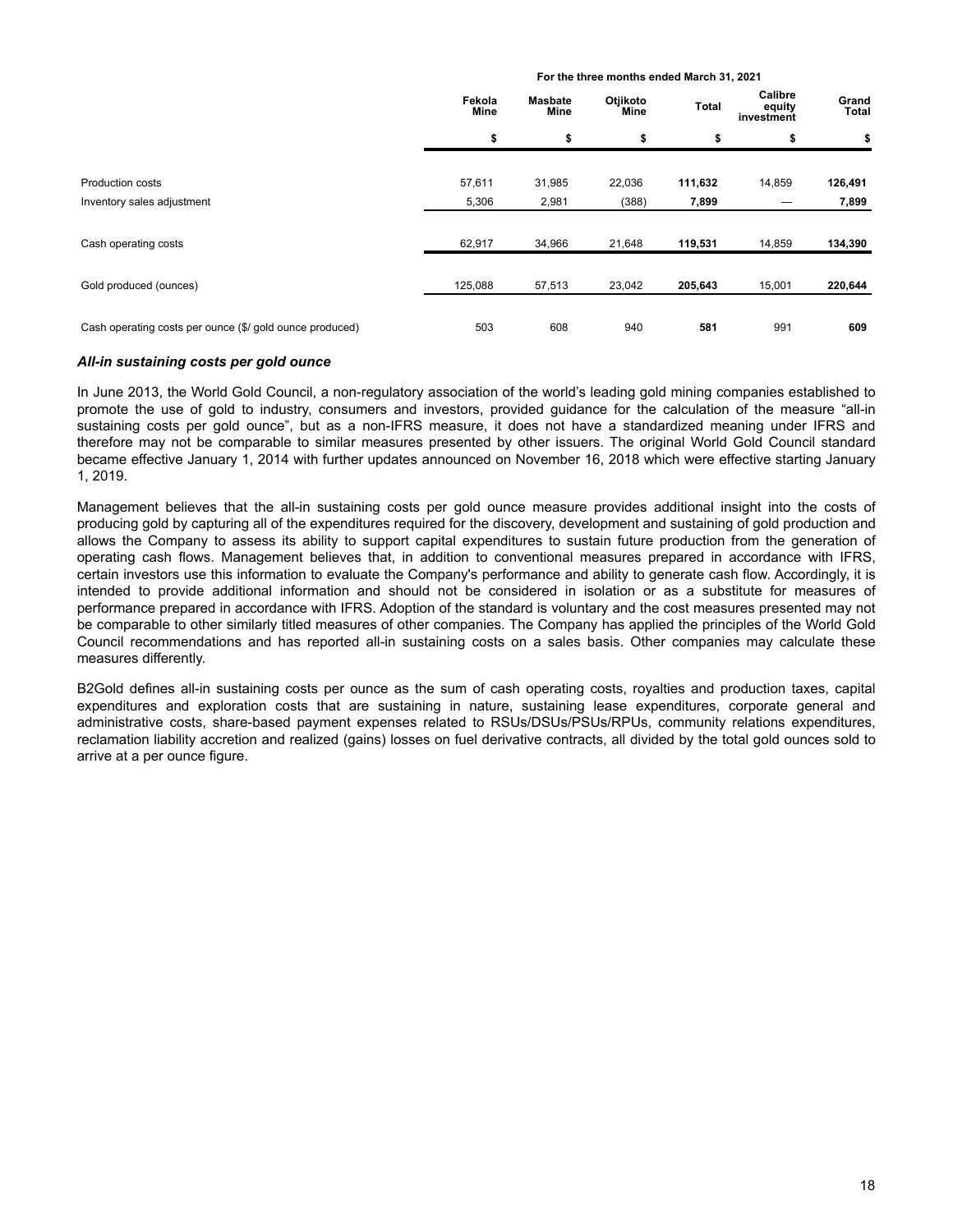The tables below show a reconciliation of all-in sustaining costs per ounce to production costs as extracted from the unaudited condensed interim consolidated financial statements on a consolidated and a mine-by-mine basis for the three months ended March 31, 2022:

|                                                           | For the three months ended March 31, 2022 |                               |                         |           |              |                                 |                |  |  |
|-----------------------------------------------------------|-------------------------------------------|-------------------------------|-------------------------|-----------|--------------|---------------------------------|----------------|--|--|
|                                                           | Fekola<br>Mine                            | <b>Masbate</b><br><b>Mine</b> | Otjikoto<br><b>Mine</b> | Corporate | <b>Total</b> | Calibre<br>equity<br>investment | Grand<br>Total |  |  |
|                                                           | \$                                        | \$                            | \$                      | \$        | \$           | \$                              | \$             |  |  |
|                                                           |                                           |                               |                         |           |              |                                 |                |  |  |
| Production costs                                          | 61,410                                    | 34,764                        | 26,786                  |           | 122,960      | 13,594                          | 136,554        |  |  |
| Royalties and production taxes                            | 16,472                                    | 5,862                         | 3,356                   |           | 25,690       | 938                             | 26,628         |  |  |
| Corporate administration                                  | 2,115                                     | 358                           | 1,301                   | 7,054     | 10,828       | 471                             | 11,299         |  |  |
| Share-based payments - RSUs/DSUs/PSUs/RPUs <sup>(1)</sup> |                                           |                               |                         | 3,700     | 3,700        |                                 | 3,700          |  |  |
| Community relations                                       | 266                                       | 19                            | 334                     |           | 619          |                                 | 619            |  |  |
| Reclamation liability accretion                           | 159                                       | 183                           | 117                     |           | 459          |                                 | 459            |  |  |
| Realized gains on derivative contracts                    | (2, 109)                                  | (2,571)                       | (1, 222)                |           | (5,902)      |                                 | (5,902)        |  |  |
| Sustaining lease expenditures                             | 193                                       | 322                           | 39                      | 665       | 1,219        |                                 | 1,219          |  |  |
| Sustaining capital expenditures $(2)$                     | 21,867                                    | 5,281                         | 8,667                   | —         | 35,815       |                                 | 35,815         |  |  |
| Sustaining mine exploration <sup><math>(2)</math></sup>   | 3,631                                     | 1,037                         | 478                     |           | 5,146        |                                 | 5,146          |  |  |
| Total all-in sustaining costs                             | 104,004                                   | 45,255                        | 39,856                  | 11,419    | 200,534      | 15,003                          | 215,537        |  |  |
| Gold sold (ounces)                                        | 105,400                                   | 44,300                        | 45,400                  |           | 195,100      | 12,989                          | 208,089        |  |  |
| All-in sustaining cost per ounce (\$/ gold ounce sold)    | 987                                       | 1,022                         | 878                     |           | 1,028        | 1,155                           | 1,036          |  |  |

*(1) Included as a component of Share-based payments on the Statement of operations.* 

*(2) Refer to Sustaining capital expenditures and Sustaining mine exploration reconciliations below.*

The table below shows a reconciliation of sustaining capital expenditures to operating mine capital expenditures as extracted from the unaudited condensed interim consolidated financial statements for the three months ended March 31, 2022:

|                                      | For the three months ended March 31, 2022 |                 |                  |          |                                 |                |  |  |
|--------------------------------------|-------------------------------------------|-----------------|------------------|----------|---------------------------------|----------------|--|--|
|                                      | Fekola<br>Mine                            | Masbate<br>Mine | Otjikoto<br>Mine | Total    | Calibre<br>equity<br>investment | Grand<br>Total |  |  |
|                                      | \$                                        | \$              | \$               | \$       | \$                              | \$             |  |  |
| Operating mine capital expenditures  | 28,228                                    | 5,693           | 16,131           | 50,052   |                                 | 50,052         |  |  |
| Cardinal mobile equipment            | (5, 573)                                  |                 |                  | (5, 573) | –                               | (5, 573)       |  |  |
| Tailings facility life-of-mine study | (423)                                     |                 |                  | (423)    |                                 | (423)          |  |  |
| Fekola underground study             | (343)                                     |                 |                  | (343)    |                                 | (343)          |  |  |
| Other                                | (22)                                      |                 |                  | (22)     |                                 | (22)           |  |  |
| Land acquisitions                    | --                                        | (412)           |                  | (412)    |                                 | (412)          |  |  |
| Underground development              |                                           |                 | (5,734)          | (5,734)  |                                 | (5,734)        |  |  |
| National power grid connection       |                                           |                 | (1,730)          | (1,730)  |                                 | (1,730)        |  |  |
| Sustaining capital expenditures      | 21,867                                    | 5,281           | 8,667            | 35,815   |                                 | 35,815         |  |  |

19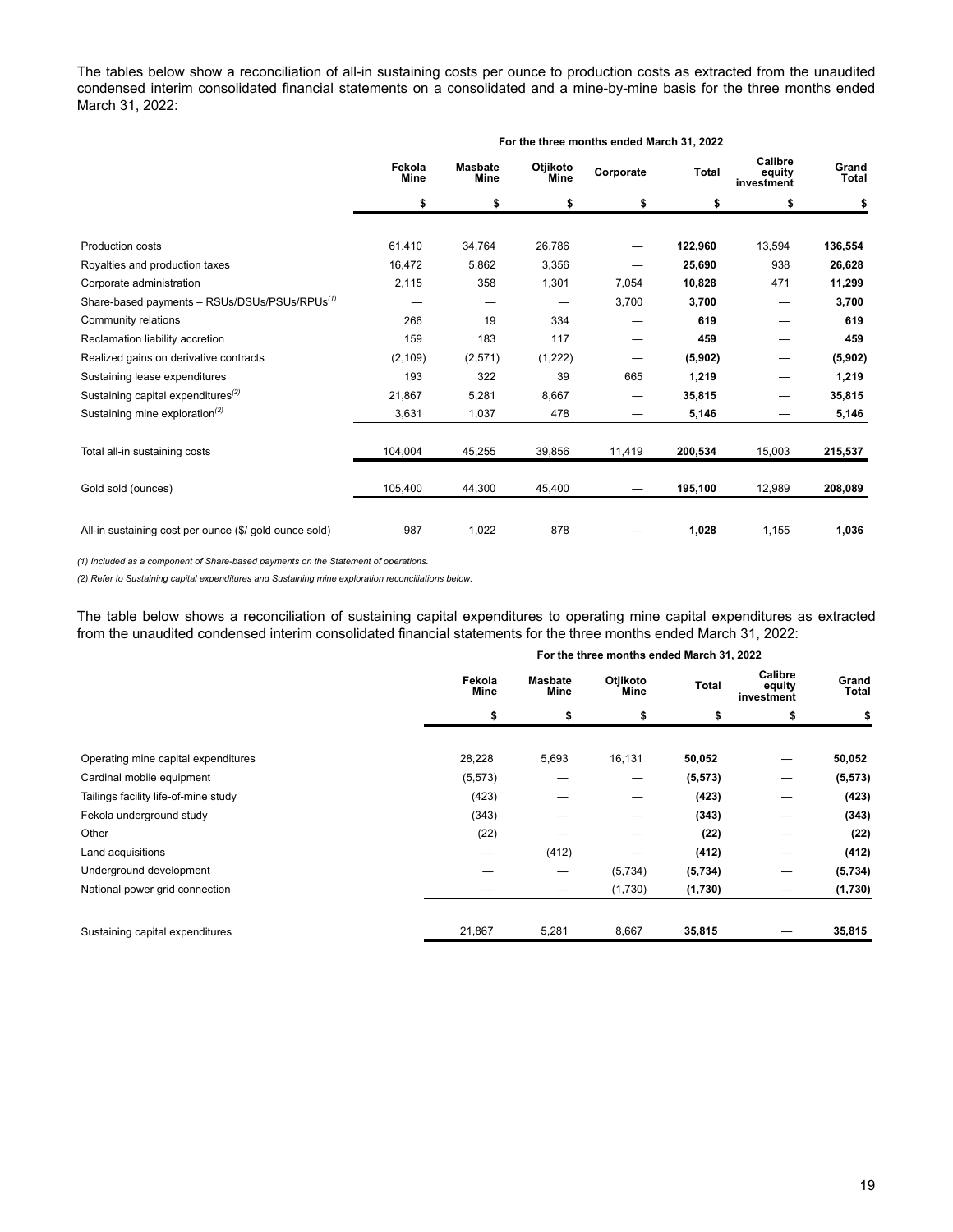The table below shows a reconciliation of sustaining mine exploration to operating mine exploration as extracted from the unaudited condensed interim consolidated financial statements for the three months ended March 31, 2022:

|                             |                | For the three months ended March 31, 2022 |                  |         |                                 |                       |  |  |  |  |
|-----------------------------|----------------|-------------------------------------------|------------------|---------|---------------------------------|-----------------------|--|--|--|--|
|                             | Fekola<br>Mine | <b>Masbate</b><br>Mine                    | Otjikoto<br>Mine | Total   | Calibre<br>equity<br>investment | Grand<br><b>Total</b> |  |  |  |  |
|                             | э              | \$                                        | ъ                | \$      | J.                              | \$                    |  |  |  |  |
| Operating mine exploration  | 6,394          | 1,037                                     | 506              | 7,937   |                                 | 7,937                 |  |  |  |  |
| Regional exploration        | (2,763)        |                                           | (28)             | (2,791) |                                 | (2,791)               |  |  |  |  |
|                             |                |                                           |                  |         |                                 |                       |  |  |  |  |
| Sustaining mine exploration | 3,631          | 1,037                                     | 478              | 5,146   |                                 | 5,146                 |  |  |  |  |

The tables below show a reconciliation of all-in sustaining costs per ounce to production costs as extracted from the unaudited condensed interim consolidated financial statements on a consolidated and a mine-by-mine basis for the three months ended March 31, 2021:

|                                                         | For the three months ended March 31, 2021 |                               |                         |                                |          |                                 |                       |  |  |
|---------------------------------------------------------|-------------------------------------------|-------------------------------|-------------------------|--------------------------------|----------|---------------------------------|-----------------------|--|--|
|                                                         | Fekola<br><b>Mine</b>                     | <b>Masbate</b><br><b>Mine</b> | Otjikoto<br><b>Mine</b> | Corporate                      | Total    | Calibre<br>equity<br>investment | Grand<br><b>Total</b> |  |  |
|                                                         | \$                                        | \$                            | \$                      | \$                             | \$       | \$                              | \$                    |  |  |
| <b>Production costs</b>                                 | 57,611                                    | 31,985                        | 22,036                  |                                | 111,632  | 14,859                          | 126,491               |  |  |
| Royalties and production taxes                          | 19,051                                    | 5,551                         | 1,924                   |                                | 26,526   | 1,129                           | 27,655                |  |  |
| Corporate administration                                | 1,856                                     | 798                           | 1,049                   | 6,395                          | 10,098   | 636                             | 10,734                |  |  |
| Share-based payments - RSUs/DSUs/PSUs <sup>(1)</sup>    |                                           | –                             |                         | 2,109                          | 2,109    |                                 | 2,109                 |  |  |
| Community relations                                     | 241                                       | 19                            | 321                     |                                | 581      |                                 | 581                   |  |  |
| Reclamation liability accretion                         | 86                                        | 119                           | 65                      | $\qquad \qquad \longleftarrow$ | 270      |                                 | 270                   |  |  |
| Realized gains on derivative contracts                  | (660)                                     | (581)                         | (262)                   | $\qquad \qquad -$              | (1, 503) |                                 | (1, 503)              |  |  |
| Sustaining lease expenditures                           | 168                                       | 341                           | 39                      | 187                            | 735      |                                 | 735                   |  |  |
| Sustaining capital expenditures $^{(2)}$                | 11,158                                    | 5,983                         | 13,855                  | $\overline{\phantom{0}}$       | 30,996   |                                 | 30,996                |  |  |
| Sustaining mine exploration <sup><math>(2)</math></sup> | 3,087                                     | 1,063                         | 442                     |                                | 4,592    |                                 | 4,592                 |  |  |
| Total all-in sustaining costs                           | 92,598                                    | 45,278                        | 39,469                  | 8,691                          | 186,036  | 16,624                          | 202,660               |  |  |
| Gold sold (ounces)                                      | 120,200                                   | 55,370                        | 26,760                  |                                | 202,330  | 15,143                          | 217,473               |  |  |
| All-in sustaining cost per ounce (\$/ gold ounce sold)  | 770                                       | 818                           | 1,475                   |                                | 919      | 1,098                           | 932                   |  |  |

*(1) Included as a component of Share-based payments on the Statement of operations.* 

*(2) Refer to Sustaining capital expenditures and Sustaining mine exploration reconciliations below*

The table below shows a reconciliation of sustaining capital expenditures to operating mine capital expenditures as extracted from the unaudited condensed interim consolidated financial statements for the three months ended March 31, 2021:

|                                     | For the three months ended March 31, 2021 |                                |                  |          |                                 |                       |  |  |  |
|-------------------------------------|-------------------------------------------|--------------------------------|------------------|----------|---------------------------------|-----------------------|--|--|--|
|                                     | Fekola<br><b>Mine</b>                     | <b>Masbate</b><br>Mine         | Otjikoto<br>Mine | Total    | Calibre<br>equity<br>investment | Grand<br><b>Total</b> |  |  |  |
|                                     | \$                                        | \$                             | \$               | \$       | \$                              | \$                    |  |  |  |
| Operating mine capital expenditures | 17,396                                    | 6,564                          | 18,875           | 42,835   |                                 | 42,835                |  |  |  |
|                                     |                                           |                                |                  |          |                                 |                       |  |  |  |
| Solar plant                         | (6, 238)                                  |                                |                  | (6, 238) | –                               | (6, 238)              |  |  |  |
| Land acquisitions                   | –                                         | (375)                          |                  | (375)    |                                 | (375)                 |  |  |  |
| Other                               |                                           | (206)                          |                  | (206)    |                                 | (206)                 |  |  |  |
| Underground development             |                                           | $\qquad \qquad \longleftarrow$ | (4, 431)         | (4, 431) |                                 | (4, 431)              |  |  |  |
| National power grid connection      |                                           |                                | (589)            | (589)    |                                 | (589)                 |  |  |  |
|                                     |                                           |                                |                  |          |                                 |                       |  |  |  |
| Sustaining capital expenditures     | 11,158                                    | 5,983                          | 13,855           | 30,996   |                                 | 30,996                |  |  |  |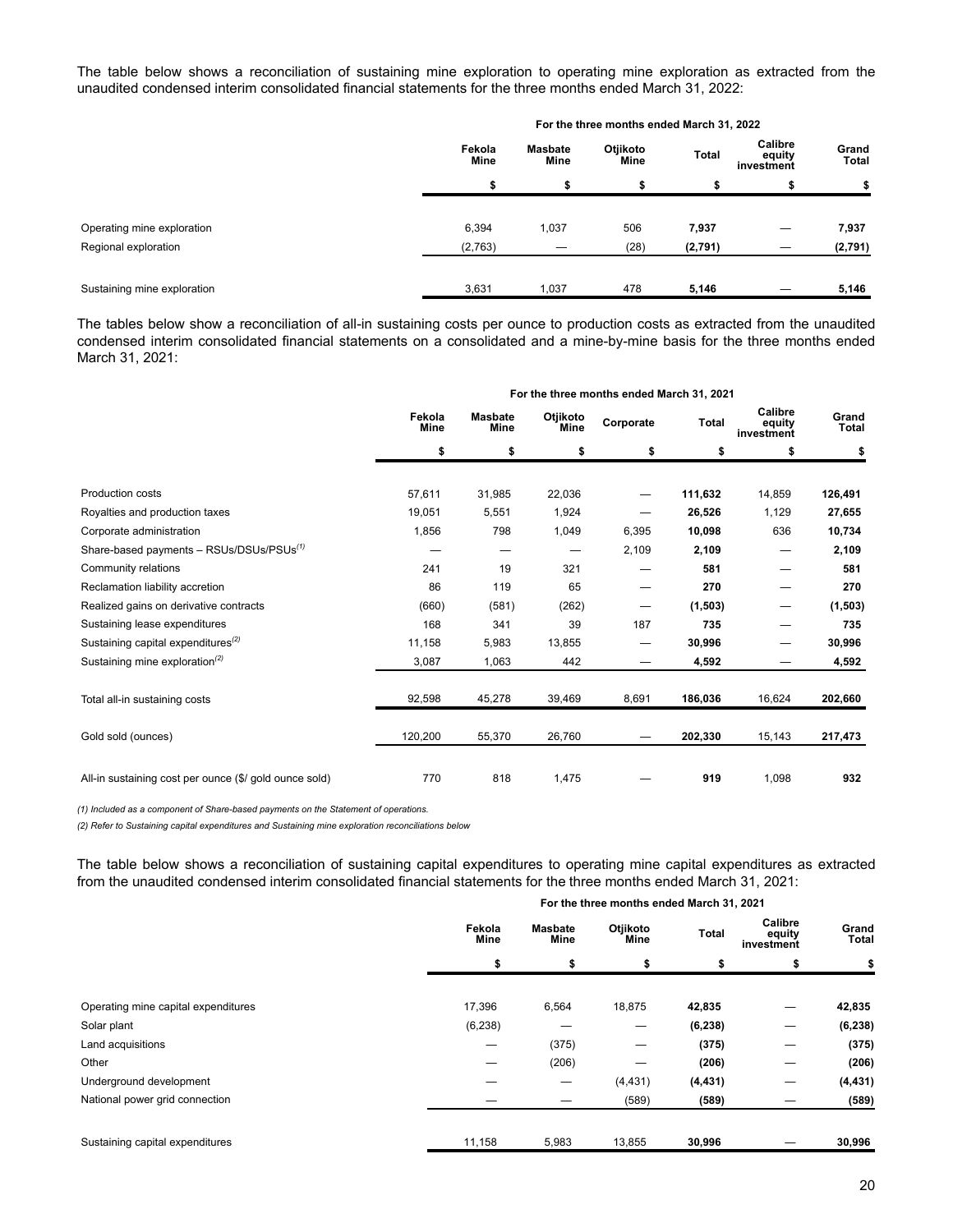The table below shows a reconciliation of sustaining mine exploration to operating mine exploration as extracted from the unaudited condensed interim consolidated financial statements for the three months ended March 31, 2021:

|                             | Fekola<br><b>Mine</b> | Masbate<br>Mine | Otjikoto<br>Mine | Total | Calibre<br>equity<br>investment | Grand<br><b>Total</b> |
|-----------------------------|-----------------------|-----------------|------------------|-------|---------------------------------|-----------------------|
|                             | S                     | S               | S                |       |                                 |                       |
| Operating mine exploration  | 3,087                 | 1,086           | 476              | 4,649 |                                 | 4,649                 |
| Regional exploration        |                       | (23)            | (34)             | (57)  |                                 | (57)                  |
| Sustaining mine exploration | 3,087                 | 1,063           | 442              | 4,592 |                                 | 4,592                 |

#### **For the three months ended March 31, 2021**

#### *Adjusted net income and adjusted earnings per share - basic*

Adjusted net income and adjusted earnings per share – basic are non-IFRS measures that do not have a standardized meaning prescribed by IFRS and therefore may not be comparable to similar measures presented by other issuers. The Company defines adjusted net income as net income attributable to shareholders of the Company adjusted for non-recurring items and also significant recurring non-cash items. The Company defines adjusted earnings per share – basic as adjusted net income divided by the basic weighted number of common shares outstanding.

Management believes that the presentation of adjusted net income and adjusted earnings per share - basic is appropriate to provide additional information to investors regarding items that we do not expect to continue at the same level in the future or that management does not believe to be a reflection of the Company's ongoing operating performance. Management further believes that its presentation of these non-IFRS financial measures provide information that is useful to investors because they are important indicators of the strength of our operations and the performance of our core business. Accordingly, it is intended to provide additional information and should not be considered in isolation as a substitute for measures of performance prepared in accordance with IFRS. Other companies may calculate this measure differently.

A reconciliation of net income to adjusted net income as extracted from the unaudited condensed interim consolidated financial statements is set out in the table below:

|                                                                                              | Three months ended<br>March 31,<br>2022<br>\$<br>(000's)<br>80,723<br>(13, 397)<br>(5, 458)<br>(1,039)<br>4,267<br>65,096<br>1,056,824 | 2021      |
|----------------------------------------------------------------------------------------------|----------------------------------------------------------------------------------------------------------------------------------------|-----------|
|                                                                                              |                                                                                                                                        | \$        |
|                                                                                              |                                                                                                                                        | (000's)   |
| Net income attributable to shareholders of the Company for the period:                       |                                                                                                                                        | 91,555    |
| Adjustments for non-recurring and significant recurring non-cash items:                      |                                                                                                                                        |           |
| Unrealized gains on derivative instruments                                                   |                                                                                                                                        | (7, 251)  |
| Dilution gain on investment in Calibre                                                       |                                                                                                                                        |           |
| Non-cash interest income on deferred consideration receivable                                |                                                                                                                                        |           |
| Deferred income tax expense                                                                  |                                                                                                                                        | 12,686    |
| Adjusted net income attributable to shareholders of the Company for the period               |                                                                                                                                        | 96,990    |
| Basic weighted average number of common shares outstanding (in thousands)                    |                                                                                                                                        | 1,051,544 |
| Adjusted net earnings attributable to shareholders of the Company per share-basic (\$/share) | 0.06                                                                                                                                   | 0.09      |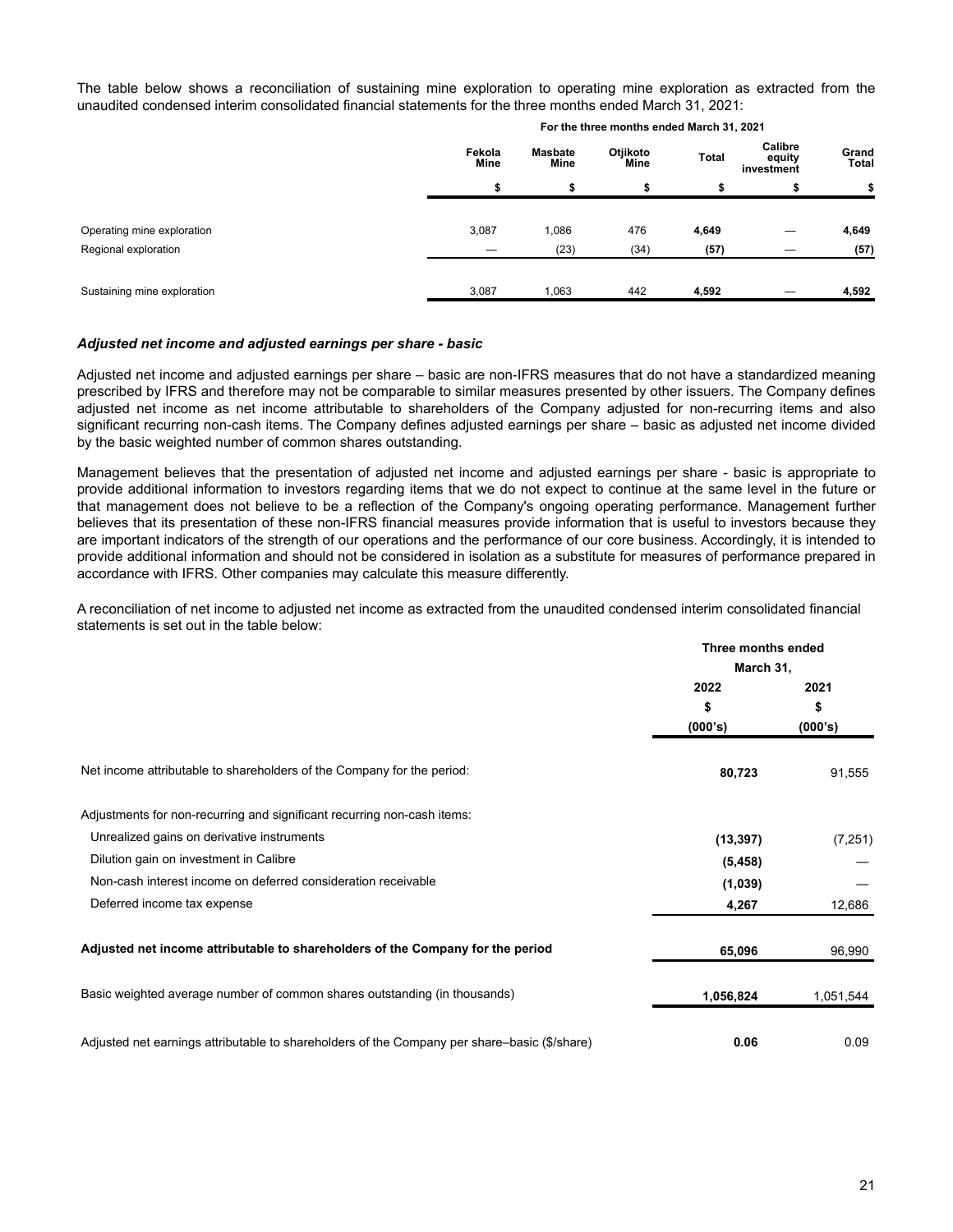#### <span id="page-21-0"></span>**SUMMARY OF QUARTERLY RESULTS**

|                                                                      | Q1      | Q4      | Q <sub>3</sub> | Q2      | Q1      | Q4      | Q3      | Q2      |
|----------------------------------------------------------------------|---------|---------|----------------|---------|---------|---------|---------|---------|
|                                                                      | 2022    | 2021    | 2021           | 2021    | 2020    | 2020    | 2020    | 2020    |
| Gold revenue (\$ in thousands)                                       | 365,583 | 526,113 | 510,859        | 362,990 | 362,302 | 479,525 | 487,166 | 441,939 |
| Net income for the period (\$ in thousands)                          | 90,803  | 153,140 | 134,871        | 73,982  | 98,832  | 174,405 | 277,039 | 137,961 |
| Earnings per share $(1)$ – basic (\$)                                | 0.08    | 0.13    | 0.12           | 0.07    | 0.09    | 0.16    | 0.25    | 0.12    |
| Earnings per share $(1)$ – diluted (\$)                              | 0.08    | 0.13    | 0.12           | 0.06    | 0.09    | 0.16    | 0.25    | 0.12    |
| Cash provided (used) by operating<br>activities (\$ in thousands)    | 107,310 | 266,292 | 320,283        | (8,316) | 145,854 | 196,690 | 300,762 | 238,089 |
| Gold sold (ounces)                                                   | 195,100 | 292,350 | 286,650        | 200,071 | 202,330 | 256,655 | 253,200 | 257,100 |
| Average realized gold price (\$/ ounce)                              | 1,874   | 1,800   | 1,782          | 1,814   | 1,791   | 1,868   | 1,924   | 1,719   |
| Gold produced (ounces)                                               | 196,473 | 288,849 | 295,723        | 197,380 | 205,643 | 256,319 | 248,733 | 239,574 |
| Gold produced, total including Calibre<br>equity investment (ounces) | 209,365 | 304,897 | 310,261        | 211,612 | 220,644 | 270,469 | 263,813 | 241,593 |
| Cash operating costs <sup>(2)</sup><br>(\$/ gold ounce sold)         | 656     | 433     | 482            | 675     | 582     | 461     | 437     | 383     |
| Total cash costs <sup>(2)</sup> (\$/ gold ounce sold)                | 784     | 556     | 596            | 794     | 709     | 578     | 567     | 498     |
| All-in sustaining costs <sup>(2)</sup><br>(\$/ gold ounce sold)      | 1,036   | 860     | 795            | 1,016   | 932     | 926     | 785     | 712     |
| Adjusted net income $(1)(2)$ (\$ in thousands)                       | 65,096  | 112,724 | 122,750        | 51,866  | 96,990  | 146,729 | 161,183 | 111,690 |
| Adjusted earnings per share $(1)(2)$ – basic (\$)                    | 0.06    | 0.11    | 0.12           | 0.05    | 0.09    | 0.14    | 0.15    | 0.11    |

*(1) Attributable to the shareholders of the Company.*

*(2) Non-IFRS Measure. For a description of how these measures are calculated and a reconciliation of these measures to the most directly comparable measures specified, defined or determined* 

*under IFRS and presented in the Company's financial statements, refer to "Non-IFRS Measures".*

Quarterly gold revenue throughout the eight quarters is a function of quarterly production levels, the timing of bullion shipments and changes in average realized gold price while cash flows from operating activities are also impacted by cash operating costs of each quarter and changes in working capital, in addition to the factors noted for gold revenue. The net income in the third quarter of 2020 reflects an impairment reversal of \$122 million related to the Masbate Mine, net of deferred income tax and the recognition of a deferred income tax liability of \$24 million related to future withholding tax expected to be incurred on retained earnings the Company is planning to repatriate from its foreign subsidiaries.

#### **SUMMARY AND OUTLOOK**

The Company is pleased with its first quarter of 2022 results, particularly given the challenges mining companies are facing around the world. Based on a strong operational and financial first quarter of 2022, the Company is on track to meet its annual gold production guidance for 2022 of between 990,000 and 1,050,000 ounces (including 40,000 and 50,000 attributable ounces projected from Calibre) with total consolidated cash operating costs guidance range of between \$620 and \$660 per ounce and total consolidated all-in sustaining costs guidance range of between \$1,010 and \$1,050 per ounce.

Following the receipt of the Menankoto Permit in Mali, the Company is expanding the scope of its exploration activities on the Anaconda area (comprised of the Menankoto Permit and the Bantako North Permit) to build on the successful exploration programs already completed to date. The Company will continue to follow up on the sulphide mineralization at the Mamba, Adder and several other targets below the saprolite mineralization in 2022. Subsequent to March 31, 2022, on April 21, 2022 the Company completed the acquisition of the Bakolobi permit in Mali from a local Malian company. The Bakolobi permit is located between the Menankoto Permit, to the North, and the Fekola Mine's Medinandi permit, wrapping around the latter to its southwest end, covering an area of 100 km<sup>2</sup>. The acquisition of the Bakolobi permit results in the ownership by the Company of four contiguous exploration and/or exploitation permits covering 237 km<sup>2</sup>.

B2Gold's preliminary planning has demonstrated that a pit situated on the Anaconda Area could provide saprolite material to be trucked to and fed into the Fekola mill commencing in late 2022, increasing the ore processed and annual gold production from the Fekola mill, subject to obtaining all necessary permits and completion of a final mine plan. Based on the updated Mineral Resource Estimate and the 2022 exploration drilling results, the Company has commenced a Phase II scoping study to review the project economics of constructing a stand-alone mill near the Anaconda area. Subject to receipt of a positive Phase II scoping study, the Company expects that the saprolite material would continue to be trucked to and fed into the Fekola mill during the construction period for the Anaconda area stand-alone mill. The potential to truck material from the Anaconda Area in late 2022 is currently being developed and is not included in Fekola's 2022 production guidance or the current Fekola life of mine plan.

The Company also continues to advance its other development projects with work continuing on the Gramalote Project and the completion of the final Gramalote feasibility study. Results from the Gramalote feasibility study are expected to be available by the end of the second quarter of 2022 with the full feasibility study completed by the end of the third quarter of 2022. If the final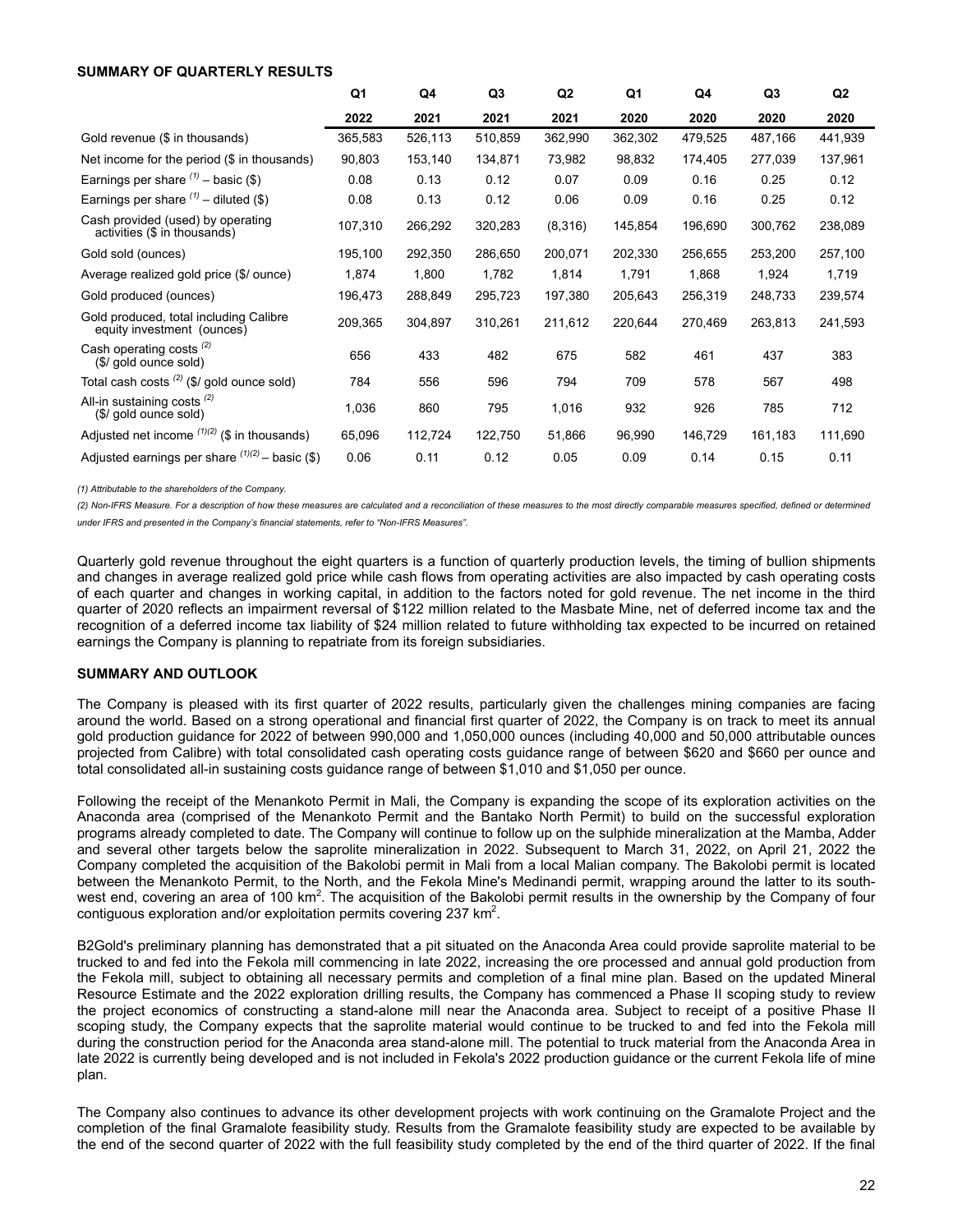<span id="page-22-0"></span>economics of the feasibility study are positive and B2Gold and AngloGold make the decision to develop Gramalote as an openpit gold mine (decision date now expected by the end of the third quarter of 2022), B2Gold would utilize its proven internal mine construction team to build the mine and mill facilities and operate the mine on behalf of the Gramalote Project.

After a very successful year for exploration in 2021, B2Gold is conducting an aggressive exploration campaign in 2022 with a budget of approximately \$65 million (excluding the Gramalote Project). Exploration will focus predominantly in Mali, other operating mine sites in Namibia and the Philippines, and continued focus on grassroots targets around the world. Many years of target generation and pursuing opportunities in prospective gold regions has culminated in the Company allocating a record \$29 million for its grassroots exploration programs, including several new regions. Included in the grassroots exploration program is \$8 million allocated to Finland for the Central Lapland Joint Venture with Aurion Resources Ltd. Most significantly, the westward extension of Rupert Resources' Ikarri discovery trends directly onto the Joint Venture ground. This trend (named the Helmi trend on the joint venture ground) coincides with B2Gold's base-of-till drilling and the same interpreted structure as defined by airborne geophysics. Diamond drilling in 2021 has confirmed the presence of mineralization on this structure and is being successfully followed up in 2022, with 11,600 metres planned.

The Company's ongoing strategy is to continue to maximize profitable production from its mines, further advance the Anaconda and Gramalote development projects, advance the Company's numerous brownfield and greenfield exploration projects, evaluate new exploration, development and production opportunities and continue to pay an industry leading dividend yield.

# **OUTSTANDING SHARE DATA**

At May 3, 2022, 1,060,952,403 common shares were outstanding. In addition, there were approximately 31.3 million stock options outstanding with exercise prices ranging between Cdn.\$2.94 to Cdn.\$8.53 per share, approximately 4.5 million RSUs outstanding and approximately 4.6 million PSUs outstanding.

# **CAUTIONARY STATEMENT ON FORWARD-LOOKING INFORMATION**

Production results and production guidance presented in this MD&A reflect the total production at the mines B2Gold operates on a 100% basis. Please see our most recent Annual Information Form for a discussion of our ownership interest in the mines B2Gold operates. In respect of La Libertad and El Limon mines, production is presented on a 100% basis for the period up until October 14, 2019 and on a 25% basis for the first quarter of 2022 (to reflect B2Gold's approximate interest in Calibre during the period).

This MD&A includes certain "forward-looking information" and "forward-looking statements" (collectively "forward-looking statements") within the meaning of applicable Canadian and United States securities legislation, including: projections; outlook; guidance; forecasts; estimates; and other statements regarding future or estimated financial and operational performance, gold production and sales, revenues and cash flows, and capital costs (sustaining and non-sustaining) and operating costs, including projected cash operating costs and all-in sustaining costs, and budgets on a consolidated and mine by mine basis; the impact of the COVID-19 pandemic on B2Gold's operations, including any restrictions or suspensions with respect to our operations and the effect of any such restrictions or suspensions on our financial and operational results; the ability of the Company to successfully maintain our operations if they are temporarily suspended, and to restart or ramp-up these operations efficiently and economically, the impact of COVID-19 on the Company's workforce, suppliers and other essential resources and what effect those impacts, if they occur, would have on our business, our planned capital and exploration expenditures; future or estimated mine life, metal price assumptions, ore grades or sources, gold recovery rates, stripping ratios, throughput, ore processing; statements regarding anticipated exploration, drilling, development, construction, permitting and other activities or achievements of B2Gold; and including, without limitation: remaining well positioned for continued strong operational and financial performance for 2022; projected gold production, cash operating costs and all-in sustaining costs on a consolidated and mine by mine basis in 2022, including production being weighted heavily to the second half of 2022; total consolidated gold production of between 990,000 and 1,050,000 ounces in 2022 with cash operating costs of between \$620 and \$660 per ounce and all-in sustaining costs of between \$1,010 and \$1,050 per ounce; the potential upside to increase Fekola's gold production in 2022 by trucking material from the Anaconda area, including the potential to add approximately 80,000 to 100,000 per year to Fekola's annual production profile, and for the Anaconda area to provide saprolite material to feed the Fekola mill starting in late 2022; the timing and results of a Phase II study for the Anaconda area to review the project economics of trucking sulphide material to the Fekola mill as compared to constructing another stand-alone mill near Anaconda; the potential for production from the Cardinal zone to add approximately 50,000 ounces in 2022 to the Company's production profile and approximately 60,000 per year over the next 6 to 8 years; the Fekola Mine to be well-positioned for any potential supply disruptions caused by the border closures following the ECOWAS sanctions; the development of the Wolfshag underground mine at Otjikoto, including the results of such development and the costs and timing thereof; stope ore production at the Wolfshag underground mine at Otjikoto commencing in the first half of 2022; the completion of the Gramalote Feasibility Study and the timing of completion and the results therein, and a construction decision to be made by the end of the third quarter of 2022; the potential payment of future dividends, including the timing and amount of any such dividends, and the expectation that quarterly dividends will be maintained at the same level; and B2Gold's attributable share at Calibre's El Limon, La Libertad and Pan mines. All statements in this news release that address events or developments that we expect to occur in the future are forward-looking statements. Forwardlooking statements are statements that are not historical facts and are generally, although not always, identified by words such as "expect", "plan", "anticipate", "project", "target", "potential", "schedule", "forecast", "budget", "estimate", "intend" or "believe" and similar expressions or their negative connotations, or that events or conditions "will", "would", "may", "could", "should" or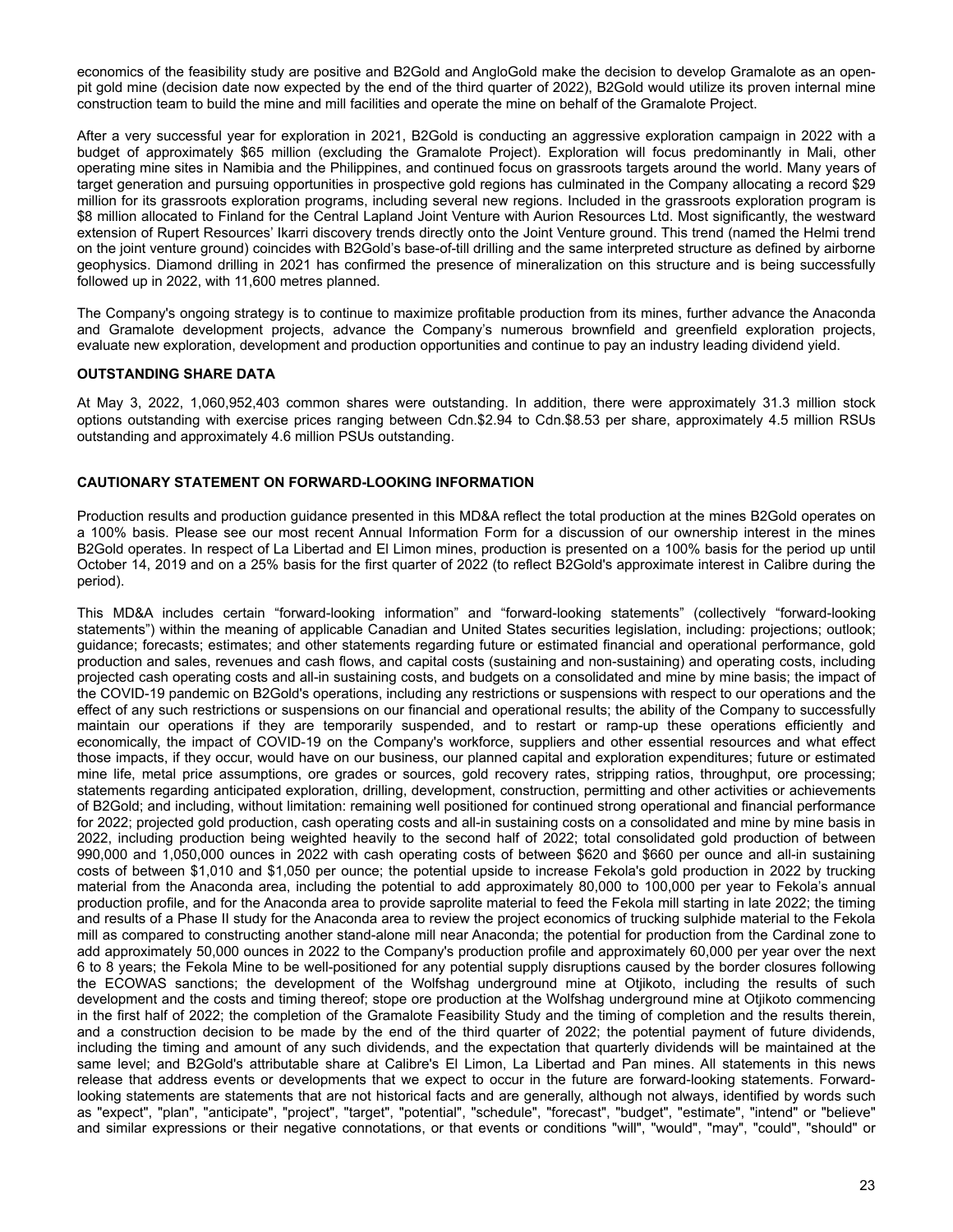"might" occur. All such forward-looking statements are based on the opinions and estimates of management as of the date such statements are made.

Forward-looking statements necessarily involve assumptions, risks and uncertainties, certain of which are beyond B2Gold's control, including risks associated with or related to: the effectiveness of preventative measures and contingency plans put in place by the Company to respond to the COVID-19 pandemic, including, but not limited to, social distancing, a non-essential travel ban, business continuity plans, and efforts to mitigate supply chain disruptions; escalation of travel restrictions on people or products and reductions in the ability of the Company to transport and refine doré; the volatility of metal prices and B2Gold's common shares; changes in tax laws; the dangers inherent in exploration, development and mining activities; the uncertainty of reserve and resource estimates; not achieving production, cost or other estimates; actual production, development plans and costs differing materially from the estimates in B2Gold's feasibility and other studies; the ability to obtain and maintain any necessary permits, consents or authorizations required for mining activities; environmental regulations or hazards and compliance with complex regulations associated with mining activities; climate change and climate change regulations; the ability to replace mineral reserves and identify acquisition opportunities; the unknown liabilities of companies acquired by B2Gold; the ability to successfully integrate new acquisitions; fluctuations in exchange rates; the availability of financing; financing and debt activities, including potential restrictions imposed on B2Gold's operations as a result thereof and the ability to generate sufficient cash flows; operations in foreign and developing countries and the compliance with foreign laws, including those associated with operations in Mali, Namibia, the Philippines and Colombia and including risks related to changes in foreign laws and changing policies related to mining and local ownership requirements or resource nationalization generally, including in response to the COVID-19 outbreak; remote operations and the availability of adequate infrastructure; fluctuations in price and availability of energy and other inputs necessary for mining operations; shortages or cost increases in necessary equipment, supplies and labour; regulatory, political and country risks, including local instability or acts of terrorism and the effects thereof; the reliance upon contractors, third parties and joint venture partners; the lack of sole decision-making authority related to Filminera Resources Corporation, which owns the Masbate Gold Project; challenges to title or surface rights; the dependence on key personnel and the ability to attract and retain skilled personnel; the risk of an uninsurable or uninsured loss; adverse climate and weather conditions; litigation risk; competition with other mining companies; community support for B2Gold's operations, including risks related to strikes and the halting of such operations from time to time; conflicts with small scale miners; failures of information systems or information security threats; the ability to maintain adequate internal controls over financial reporting as required by law, including Section 404 of the Sarbanes-Oxley Act; compliance with anti-corruption laws, and sanctions or other similar measures; social media and B2Gold's reputation; as well as other factors identified and as described in more detail under the heading "Risk Factors" in B2Gold's most recent Annual Information Form, B2Gold's current Form 40-F Annual Report and B2Gold's other filings with Canadian securities regulators and the U.S. Securities and Exchange Commission (the "SEC"), which may be viewed at www.sedar.com and www.sec.gov, respectively (the "Websites"). The list is not exhaustive of the factors that may affect B2Gold's forward-looking statements.

B2Gold's forward-looking statements are based on the applicable assumptions and factors management considers reasonable as of the date hereof, based on the information available to management at such time. These assumptions and factors include, but are not limited to, assumptions and factors related to B2Gold's ability to carry on current and future operations, including: the duration and effects of COVID-19 on our operations and workforce; development and exploration activities; the timing, extent, duration and economic viability of such operations, including any mineral resources or reserves identified thereby; the accuracy and reliability of estimates, projections, forecasts, studies and assessments; B2Gold's ability to meet or achieve estimates, projections and forecasts; the availability and cost of inputs; the price and market for outputs, including gold; foreign exchange rates; taxation levels; the timely receipt of necessary approvals or permits; the ability to meet current and future obligations; the ability to obtain timely financing on reasonable terms when required; the current and future social, economic and political conditions; and other assumptions and factors generally associated with the mining industry.

B2Gold's forward-looking statements are based on the opinions and estimates of management and reflect their current expectations regarding future events and operating performance and speak only as of the date hereof. B2Gold does not assume any obligation to update forward-looking statements if circumstances or management's beliefs, expectations or opinions should change other than as required by applicable law. There can be no assurance that forward-looking statements will prove to be accurate, and actual results, performance or achievements could differ materially from those expressed in, or implied by, these forward-looking statements. Accordingly, no assurance can be given that any events anticipated by the forward-looking statements will transpire or occur, or if any of them do, what benefits or liabilities B2Gold will derive therefrom. For the reasons set forth above, undue reliance should not be placed on forward-looking statements.

# **CAUTIONARY STATEMENT REGARDING MINERAL RESERVE AND RESOURCE ESTIMATES**

The disclosure in this MD&A was prepared in accordance with Canadian National Instrument 43-101 ("NI 43-101"), which differs significantly from the requirements of the SEC, and resource and reserve information contained or referenced in this MD&A may not be comparable to similar information disclosed by public companies subject to the technical disclosure requirements of the SEC. Historical results or feasibility models presented herein are not guarantees or expectations of future performance.